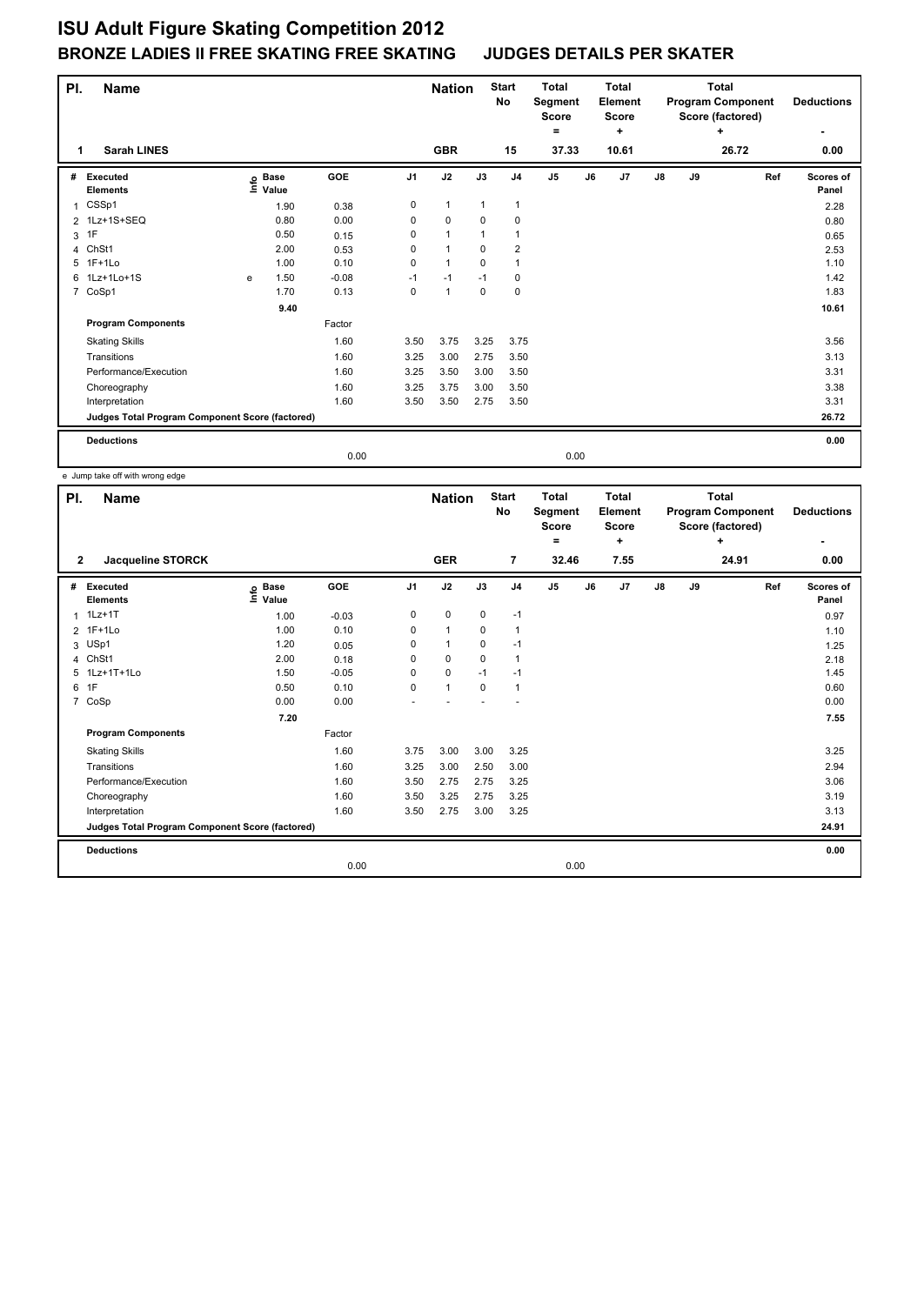| PI.            | <b>Name</b>                                     |                   |        |                | <b>Nation</b>        |             | <b>Start</b><br>No | <b>Total</b><br>Segment<br><b>Score</b><br>$\equiv$ |    | <b>Total</b><br>Element<br><b>Score</b><br>٠ |    |    | <b>Total</b><br><b>Program Component</b><br>Score (factored) |     | <b>Deductions</b>  |
|----------------|-------------------------------------------------|-------------------|--------|----------------|----------------------|-------------|--------------------|-----------------------------------------------------|----|----------------------------------------------|----|----|--------------------------------------------------------------|-----|--------------------|
| 3              | <b>Catherine TAYLOR</b>                         |                   |        |                | CAN                  |             | 13                 | 30.98                                               |    | 8.66                                         |    |    | 22.32                                                        |     | 0.00               |
| #              | <b>Executed</b><br><b>Elements</b>              | e Base<br>⊑ Value | GOE    | J <sub>1</sub> | J2                   | J3          | J <sub>4</sub>     | J5                                                  | J6 | J7                                           | J8 | J9 |                                                              | Ref | Scores of<br>Panel |
| 1              | 1F+1Lo                                          | 1.00              | 0.00   | $\mathsf 0$    | $\mathbf 0$          | 0           | $\mathbf 0$        |                                                     |    |                                              |    |    |                                                              |     | 1.00               |
|                | 2 1Lz+1T+1T                                     | 1.40              | 0.05   | 0              | 0                    | $\Omega$    | 1                  |                                                     |    |                                              |    |    |                                                              |     | 1.45               |
| 3              | CoSp1                                           | 1.70              | 0.38   | $\mathsf 0$    | $\mathbf{1}$         | 1           | 1                  |                                                     |    |                                              |    |    |                                                              |     | 2.08               |
|                | 4 ChSt1                                         | 2.00              | 0.18   | $\mathbf 0$    | 0                    | 0           | 1                  |                                                     |    |                                              |    |    |                                                              |     | 2.18               |
|                | 5 Lo+SEQ                                        | 0.00              | 0.00   |                | $\ddot{\phantom{1}}$ |             |                    |                                                     |    |                                              |    |    |                                                              |     | 0.00               |
| $\overline{7}$ | 1Lz                                             | 0.60              | 0.05   | $\mathbf 0$    | 0                    | 0           | $\mathbf{1}$       |                                                     |    |                                              |    |    |                                                              |     | 0.65               |
|                | 8 SSp1                                          | 1.30              | 0.00   | $\mathbf 0$    | $\mathbf 0$          | $\mathbf 0$ | $\mathbf 0$        |                                                     |    |                                              |    |    |                                                              |     | 1.30               |
|                |                                                 | 8.00              |        |                |                      |             |                    |                                                     |    |                                              |    |    |                                                              |     | 8.66               |
|                | <b>Program Components</b>                       |                   | Factor |                |                      |             |                    |                                                     |    |                                              |    |    |                                                              |     |                    |
|                | <b>Skating Skills</b>                           |                   | 1.60   | 2.75           | 2.50                 | 3.00        | 3.25               |                                                     |    |                                              |    |    |                                                              |     | 2.88               |
|                | Transitions                                     |                   | 1.60   | 2.25           | 2.00                 | 2.50        | 3.00               |                                                     |    |                                              |    |    |                                                              |     | 2.44               |
|                | Performance/Execution                           |                   | 1.60   | 2.25           | 3.00                 | 2.75        | 3.25               |                                                     |    |                                              |    |    |                                                              |     | 2.81               |
|                | Choreography                                    |                   | 1.60   | 2.50           | 3.00                 | 2.75        | 3.50               |                                                     |    |                                              |    |    |                                                              |     | 2.94               |
|                | Interpretation                                  |                   | 1.60   | 2.50           | 2.75                 | 3.00        | 3.25               |                                                     |    |                                              |    |    |                                                              |     | 2.88               |
|                | Judges Total Program Component Score (factored) |                   |        |                |                      |             |                    |                                                     |    |                                              |    |    |                                                              |     | 22.32              |
|                |                                                 |                   |        |                |                      |             |                    |                                                     |    |                                              |    |    |                                                              |     |                    |
|                | <b>Deductions</b>                               |                   |        |                |                      |             |                    |                                                     |    |                                              |    |    |                                                              |     | 0.00               |
|                |                                                 |                   | 0.00   |                |                      |             |                    | 0.00                                                |    |                                              |    |    |                                                              |     |                    |
| PI.            |                                                 |                   |        |                |                      |             |                    |                                                     |    |                                              |    |    |                                                              |     |                    |
|                |                                                 |                   |        |                |                      |             |                    |                                                     |    |                                              |    |    |                                                              |     |                    |
|                | <b>Name</b>                                     |                   |        |                | <b>Nation</b>        |             | <b>Start</b><br>No | <b>Total</b>                                        |    | <b>Total</b><br>Element                      |    |    | <b>Total</b>                                                 |     | <b>Deductions</b>  |
|                |                                                 |                   |        |                |                      |             |                    | Segment<br><b>Score</b>                             |    | <b>Score</b>                                 |    |    | <b>Program Component</b>                                     |     |                    |
|                |                                                 |                   |        |                |                      |             |                    | $=$                                                 |    | ÷                                            |    |    | Score (factored)<br>$\ddot{}$                                |     |                    |
| 4              | <b>Hazel TODD</b>                               |                   |        |                | <b>GBR</b>           |             | 23                 | 30.38                                               |    | 7.68                                         |    |    | 22.70                                                        |     | 0.00               |
|                |                                                 |                   |        |                |                      |             |                    |                                                     |    |                                              |    |    |                                                              |     |                    |
| #              | Executed<br><b>Elements</b>                     | e Base<br>⊑ Value | GOE    | J <sub>1</sub> | J2                   | J3          | J <sub>4</sub>     | J5                                                  | J6 | J7                                           | J8 | J9 |                                                              | Ref | Scores of<br>Panel |
|                | 1 CoSp1                                         | 1.70              | 0.13   | 0              | 1                    | 0           | 0                  |                                                     |    |                                              |    |    |                                                              |     | 1.83               |
| $\overline{2}$ | 1Lz                                             | 0.60              | 0.00   | $\mathsf 0$    | 0                    | 0           | 0                  |                                                     |    |                                              |    |    |                                                              |     | 0.60               |
|                | 3 1S+1T                                         | 0.80              | 0.00   | 0              | 0                    | 0           | 0                  |                                                     |    |                                              |    |    |                                                              |     | 0.80               |
|                | 4 1F                                            | 0.50              | 0.00   | $\mathsf 0$    | 0                    | 0           | 0                  |                                                     |    |                                              |    |    |                                                              |     | 0.50               |
| 5              | ChSt1                                           | 2.00              | 0.00   | $\mathsf 0$    | 0                    | 0           | $\mathbf 0$        |                                                     |    |                                              |    |    |                                                              |     | 2.00               |
|                | 6 1F+SEQ                                        | 0.40              | 0.00   | $\mathbf 0$    | $\mathbf 0$          | 0           | 0                  |                                                     |    |                                              |    |    |                                                              |     | 0.40               |
|                | 7 SSp1                                          | 1.30              | 0.25   | 1              | $\mathbf{1}$         | $\mathbf 0$ | 0                  |                                                     |    |                                              |    |    |                                                              |     | 1.55               |
|                |                                                 | 7.30              |        |                |                      |             |                    |                                                     |    |                                              |    |    |                                                              |     | 7.68               |
|                | <b>Program Components</b>                       |                   | Factor |                |                      |             |                    |                                                     |    |                                              |    |    |                                                              |     |                    |
|                | <b>Skating Skills</b>                           |                   | 1.60   | 3.50           | 2.75                 | 2.75        | 2.75               |                                                     |    |                                              |    |    |                                                              |     | 2.94               |
|                | Transitions                                     |                   | 1.60   | 3.00           | 2.00                 | 2.50        | 2.50               |                                                     |    |                                              |    |    |                                                              |     | 2.50               |
|                | Performance/Execution                           |                   | 1.60   | 3.50           | 2.75                 | 3.00        | 2.75               |                                                     |    |                                              |    |    |                                                              |     | 3.00               |
|                | Choreography                                    |                   | 1.60   | 3.25           | 3.00                 | 3.00        | 2.50               |                                                     |    |                                              |    |    |                                                              |     | 2.94               |
|                | Interpretation                                  |                   | 1.60   | 3.25           | 3.00                 | 2.75        | 2.25               |                                                     |    |                                              |    |    |                                                              |     | 2.81               |
|                | Judges Total Program Component Score (factored) |                   |        |                |                      |             |                    |                                                     |    |                                              |    |    |                                                              |     | 22.70              |
|                |                                                 |                   |        |                |                      |             |                    |                                                     |    |                                              |    |    |                                                              |     |                    |
|                | <b>Deductions</b>                               |                   | 0.00   |                |                      |             |                    | 0.00                                                |    |                                              |    |    |                                                              |     | 0.00               |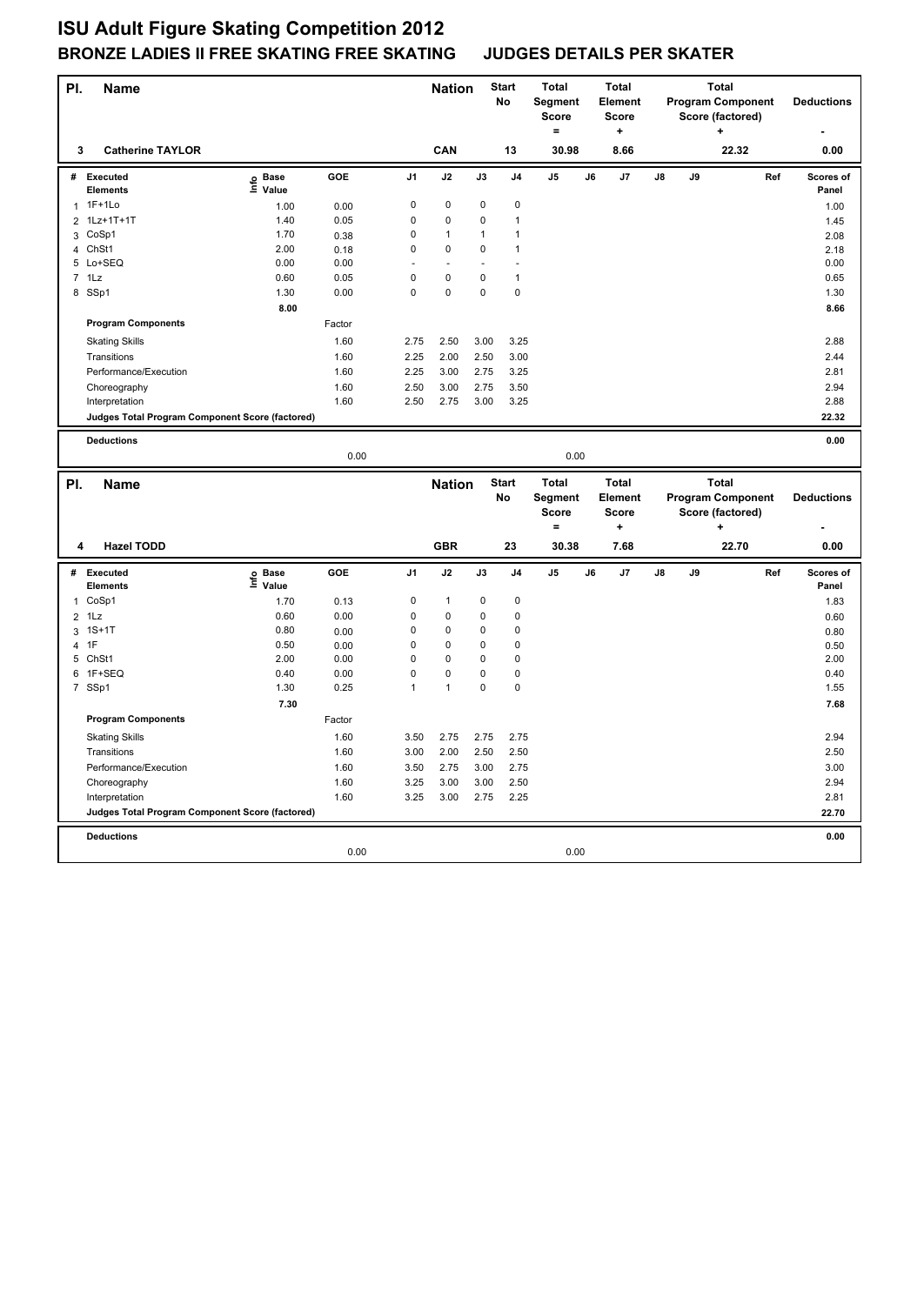| PI. | <b>Name</b>                                     |      |                      |         |                | <b>Nation</b> |             | <b>Start</b><br>No | <b>Total</b><br>Segment<br><b>Score</b><br>= |    | <b>Total</b><br>Element<br><b>Score</b><br>٠ |    |    | <b>Total</b><br><b>Program Component</b><br>Score (factored)<br>÷ |     | <b>Deductions</b>  |
|-----|-------------------------------------------------|------|----------------------|---------|----------------|---------------|-------------|--------------------|----------------------------------------------|----|----------------------------------------------|----|----|-------------------------------------------------------------------|-----|--------------------|
| 5   | Yachiyo NIIZUMA                                 |      |                      |         |                | <b>JPN</b>    |             | $\mathbf{2}$       | 29.54                                        |    | 7.72                                         |    |    | 21.82                                                             |     | 0.00               |
| #   | Executed<br><b>Elements</b>                     | ١nfo | <b>Base</b><br>Value | GOE     | J <sub>1</sub> | J2            | J3          | J <sub>4</sub>     | J <sub>5</sub>                               | J6 | J7                                           | J8 | J9 |                                                                   | Ref | Scores of<br>Panel |
| 1   | $1F+1T$                                         |      | 0.90                 | $-0.03$ | 0              | $\mathbf 0$   | $\mathbf 0$ | $-1$               |                                              |    |                                              |    |    |                                                                   |     | 0.87               |
|     | $2$ 1 Lz                                        | e    | 0.60                 | $-0.13$ | $-2$           | $-1$          | $-1$        | $-1$               |                                              |    |                                              |    |    |                                                                   |     | 0.47               |
|     | 3 LSp1                                          |      | 1.50                 | $-0.23$ | $-1$           | $\mathbf 0$   | $-1$        | $-1$               |                                              |    |                                              |    |    |                                                                   |     | 1.27               |
| 4   | ChSp1                                           |      | 2.00                 | 0.18    | 0              | $\Omega$      | $\mathbf 0$ | $\overline{1}$     |                                              |    |                                              |    |    |                                                                   |     | 2.18               |
| 5   | 1Lo                                             |      | 0.50                 | 0.05    | 0              | 0             | 0           | $\overline{1}$     |                                              |    |                                              |    |    |                                                                   |     | 0.55               |
| 6   | $1S+1T$                                         |      | 0.80                 | 0.00    | 0              | $\mathbf 0$   | 0           | 0                  |                                              |    |                                              |    |    |                                                                   |     | 0.80               |
|     | 7 USp1                                          |      | 1.20                 | 0.38    | 1              | $\mathbf{1}$  | 0           | $\overline{1}$     |                                              |    |                                              |    |    |                                                                   |     | 1.58               |
|     |                                                 |      | 7.50                 |         |                |               |             |                    |                                              |    |                                              |    |    |                                                                   |     | 7.72               |
|     | <b>Program Components</b>                       |      |                      | Factor  |                |               |             |                    |                                              |    |                                              |    |    |                                                                   |     |                    |
|     | <b>Skating Skills</b>                           |      |                      | 1.60    | 3.50           | 2.25          | 2.50        | 2.75               |                                              |    |                                              |    |    |                                                                   |     | 2.75               |
|     | Transitions                                     |      |                      | 1.60    | 3.00           | 2.00          | 2.00        | 2.50               |                                              |    |                                              |    |    |                                                                   |     | 2.38               |
|     | Performance/Execution                           |      |                      | 1.60    | 3.25           | 1.75          | 2.25        | 3.25               |                                              |    |                                              |    |    |                                                                   |     | 2.63               |
|     | Choreography                                    |      |                      | 1.60    | 3.25           | 2.50          | 2.50        | 3.50               |                                              |    |                                              |    |    |                                                                   |     | 2.94               |
|     | Interpretation                                  |      |                      | 1.60    | 3.50           | 2.25          | 2.75        | 3.25               |                                              |    |                                              |    |    |                                                                   |     | 2.94               |
|     | Judges Total Program Component Score (factored) |      |                      |         |                |               |             |                    |                                              |    |                                              |    |    |                                                                   |     | 21.82              |
|     | <b>Deductions</b>                               |      |                      |         |                |               |             |                    |                                              |    |                                              |    |    |                                                                   |     | 0.00               |
|     |                                                 |      |                      | 0.00    |                |               |             |                    | 0.00                                         |    |                                              |    |    |                                                                   |     |                    |

e Jump take off with wrong edge

| PI. | Name                                            |                              |        |                | <b>Nation</b>  |             | <b>Start</b><br>No | <b>Total</b><br>Segment<br><b>Score</b><br>= | <b>Total</b><br>Element<br><b>Score</b><br>٠ |    |    | <b>Total</b><br><b>Program Component</b><br>Score (factored)<br>٠ | <b>Deductions</b>         |
|-----|-------------------------------------------------|------------------------------|--------|----------------|----------------|-------------|--------------------|----------------------------------------------|----------------------------------------------|----|----|-------------------------------------------------------------------|---------------------------|
| 6   | <b>Jasmine HUMPHREYS</b>                        |                              |        |                | <b>AUS</b>     |             | 3                  | 29.32                                        | 7.21                                         |    |    | 22.11                                                             | 0.00                      |
| #   | Executed<br><b>Elements</b>                     | <b>Base</b><br>١nf٥<br>Value | GOE    | J <sub>1</sub> | J2             | J3          | J <sub>4</sub>     | J <sub>5</sub>                               | J6<br>J <sub>7</sub>                         | J8 | J9 | Ref                                                               | <b>Scores of</b><br>Panel |
| 1   | $1F+1T$                                         | 0.90                         | 0.00   | 0              | $\mathbf 0$    | $\mathbf 0$ | $\mathbf 0$        |                                              |                                              |    |    |                                                                   | 0.90                      |
|     | 2 1Lz+1T                                        | 1.00                         | 0.00   | 0              | $\mathbf 0$    | $\mathbf 0$ | $\mathbf 0$        |                                              |                                              |    |    |                                                                   | 1.00                      |
| 3   | CSp                                             | 0.00                         | 0.00   |                |                |             |                    |                                              |                                              |    |    |                                                                   | 0.00                      |
| 4   | ChSp1                                           | 2.00                         | 0.53   | 0              | $\mathbf{1}$   |             | $\mathbf{1}$       |                                              |                                              |    |    |                                                                   | 2.53                      |
| 5   | 1S                                              | 0.40                         | 0.00   | 0              | 0              | 0           | 0                  |                                              |                                              |    |    |                                                                   | 0.40                      |
| 6   | 1F                                              | 0.50                         | 0.05   | 0              | $\mathbf 0$    | 0           | $\mathbf{1}$       |                                              |                                              |    |    |                                                                   | 0.55                      |
|     | 7 CUSp1                                         | 1.70                         | 0.13   | 0              | $\overline{1}$ | 0           | $\mathbf 0$        |                                              |                                              |    |    |                                                                   | 1.83                      |
|     |                                                 | 6.50                         |        |                |                |             |                    |                                              |                                              |    |    |                                                                   | 7.21                      |
|     | <b>Program Components</b>                       |                              | Factor |                |                |             |                    |                                              |                                              |    |    |                                                                   |                           |
|     | <b>Skating Skills</b>                           |                              | 1.60   | 3.25           | 3.00           | 2.50        | 3.25               |                                              |                                              |    |    |                                                                   | 3.00                      |
|     | Transitions                                     |                              | 1.60   | 2.75           | 2.75           | 2.00        | 3.00               |                                              |                                              |    |    |                                                                   | 2.63                      |
|     | Performance/Execution                           |                              | 1.60   | 3.00           | 2.25           | 2.00        | 3.50               |                                              |                                              |    |    |                                                                   | 2.69                      |
|     | Choreography                                    |                              | 1.60   | 3.00           | 2.75           | 2.25        | 3.00               |                                              |                                              |    |    |                                                                   | 2.75                      |
|     | Interpretation                                  |                              | 1.60   | 3.25           | 2.50           | 2.50        | 2.75               |                                              |                                              |    |    |                                                                   | 2.75                      |
|     | Judges Total Program Component Score (factored) |                              |        |                |                |             |                    |                                              |                                              |    |    |                                                                   | 22.11                     |
|     | <b>Deductions</b>                               |                              |        |                |                |             |                    |                                              |                                              |    |    |                                                                   | 0.00                      |
|     |                                                 |                              | 0.00   |                |                |             |                    | 0.00                                         |                                              |    |    |                                                                   |                           |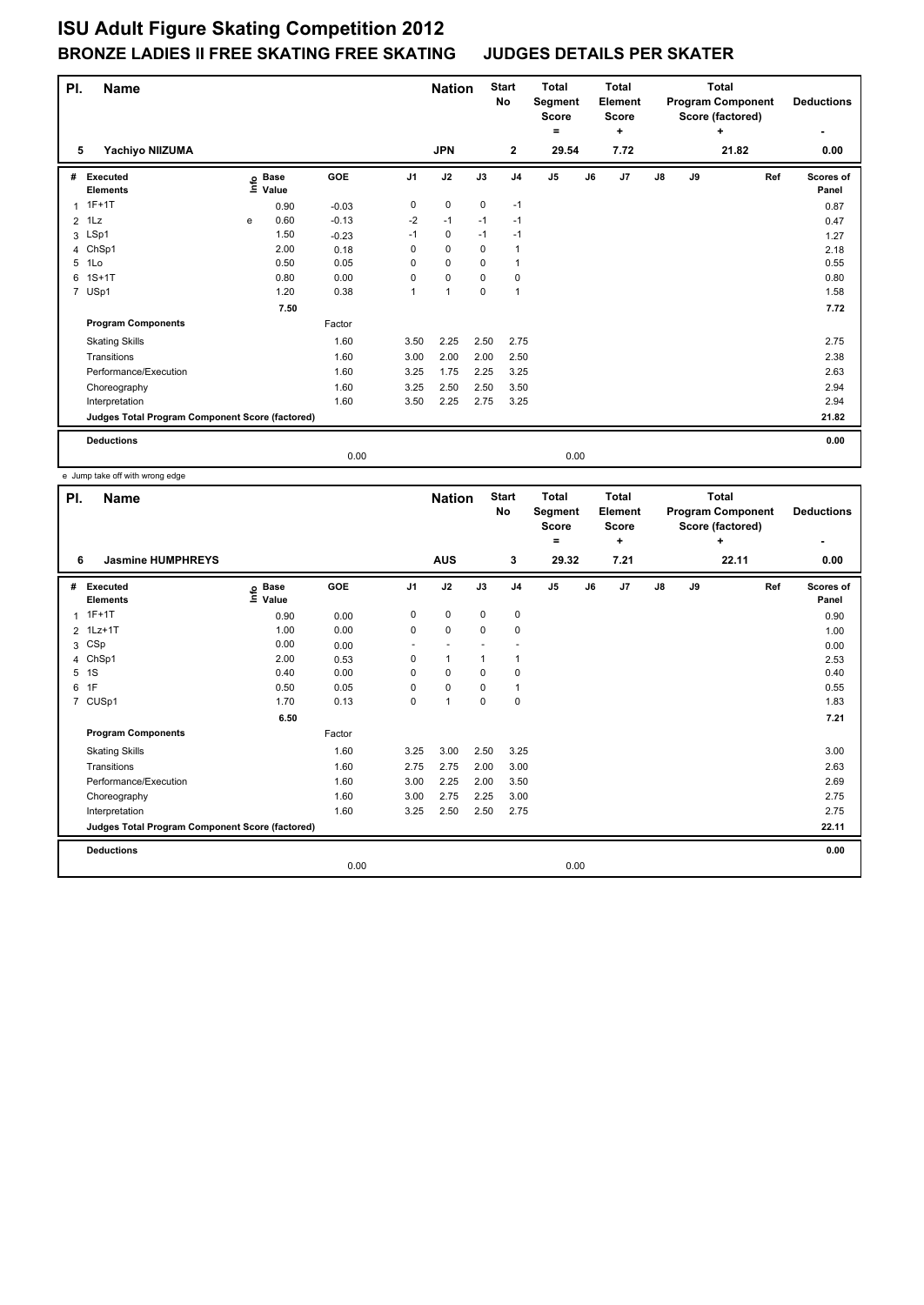| PI.            | <b>Name</b>                                     |         |                      |         |                | <b>Nation</b> |      | <b>Start</b><br>No | <b>Total</b><br>Segment<br><b>Score</b><br>$=$ | <b>Total</b><br>Element<br><b>Score</b><br>+ |               |    | <b>Total</b><br><b>Program Component</b><br>Score (factored)<br>٠ | <b>Deductions</b>  |
|----------------|-------------------------------------------------|---------|----------------------|---------|----------------|---------------|------|--------------------|------------------------------------------------|----------------------------------------------|---------------|----|-------------------------------------------------------------------|--------------------|
| 7              | <b>Alison PARKER</b>                            |         |                      |         |                | CAN           |      | 19                 | 28.38                                          | 4.48                                         |               |    | 23.90                                                             | 0.00               |
| #              | Executed<br><b>Elements</b>                     | e       | <b>Base</b><br>Value | GOE     | J <sub>1</sub> | J2            | J3   | J <sub>4</sub>     | J <sub>5</sub>                                 | J6<br>J7                                     | $\mathsf{J}8$ | J9 | Ref                                                               | Scores of<br>Panel |
| 1              | CoSp1                                           |         | 1.70                 | $-0.38$ | $-1$           | $-1$          | $-1$ | $-2$               |                                                |                                              |               |    |                                                                   | 1.32               |
| $\overline{2}$ | 1Lz                                             | e       | 0.60                 | $-0.13$ | $-2$           | $-1$          | $-1$ | $-1$               |                                                |                                              |               |    |                                                                   | 0.47               |
| 3              | ChSp                                            |         | 0.00                 | 0.00    |                |               |      |                    |                                                |                                              |               |    |                                                                   | 0.00               |
|                | 4 1F+1Lo                                        |         | 1.00                 | $-0.05$ | 0              | $-1$          | 0    | $-1$               |                                                |                                              |               |    |                                                                   | 0.95               |
|                | 5 1S+1Lo+T                                      |         | 0.90                 | $-0.03$ | 0              | 0             | $-1$ | 0                  |                                                |                                              |               |    |                                                                   | 0.87               |
| 6              | $1F+1T$                                         |         | 0.90                 | $-0.03$ | 0              | $\mathbf 0$   | $-1$ | 0                  |                                                |                                              |               |    |                                                                   | 0.87               |
| $\overline{7}$ | CoSp1*                                          | $\star$ | 0.00                 | 0.00    |                |               |      |                    |                                                |                                              |               |    |                                                                   | 0.00               |
|                |                                                 |         | 5.10                 |         |                |               |      |                    |                                                |                                              |               |    |                                                                   | 4.48               |
|                | <b>Program Components</b>                       |         |                      | Factor  |                |               |      |                    |                                                |                                              |               |    |                                                                   |                    |
|                | <b>Skating Skills</b>                           |         |                      | 1.60    | 3.75           | 2.50          | 3.00 | 3.00               |                                                |                                              |               |    |                                                                   | 3.06               |
|                | Transitions                                     |         |                      | 1.60    | 3.25           | 2.25          | 2.50 | 3.00               |                                                |                                              |               |    |                                                                   | 2.75               |
|                | Performance/Execution                           |         |                      | 1.60    | 3.25           | 2.75          | 3.00 | 3.25               |                                                |                                              |               |    |                                                                   | 3.06               |
|                | Choreography                                    |         |                      | 1.60    | 3.25           | 3.00          | 3.00 | 3.00               |                                                |                                              |               |    |                                                                   | 3.06               |
|                | Interpretation                                  |         |                      | 1.60    | 3.25           | 3.00          | 2.75 | 3.00               |                                                |                                              |               |    |                                                                   | 3.00               |
|                | Judges Total Program Component Score (factored) |         |                      |         |                |               |      |                    |                                                |                                              |               |    |                                                                   | 23.90              |
|                | <b>Deductions</b>                               |         |                      |         |                |               |      |                    |                                                |                                              |               |    |                                                                   | 0.00               |
|                |                                                 |         |                      | 0.00    |                |               |      |                    | 0.00                                           |                                              |               |    |                                                                   |                    |

\* Invalid element e Jump take off with wrong edge

| PI. | <b>Name</b>                                     |         |                      |            |                          | <b>Nation</b>            |              | <b>Start</b><br>No       | <b>Total</b><br>Segment<br><b>Score</b><br>٠ |    | <b>Total</b><br>Element<br><b>Score</b><br>÷ |               |    | <b>Total</b><br><b>Program Component</b><br>Score (factored)<br>$\ddot{}$ | <b>Deductions</b>  |
|-----|-------------------------------------------------|---------|----------------------|------------|--------------------------|--------------------------|--------------|--------------------------|----------------------------------------------|----|----------------------------------------------|---------------|----|---------------------------------------------------------------------------|--------------------|
| 8   | <b>Odile KAIKATI</b>                            |         |                      |            |                          | <b>FRA</b>               |              | 12                       | 28.22                                        |    | 6.41                                         |               |    | 21.81                                                                     | 0.00               |
| #   | Executed<br><b>Elements</b>                     | ۴ů      | <b>Base</b><br>Value | <b>GOE</b> | J <sub>1</sub>           | J2                       | J3           | J <sub>4</sub>           | J <sub>5</sub>                               | J6 | J7                                           | $\mathsf{J}8$ | J9 | Ref                                                                       | Scores of<br>Panel |
|     | 1 1F+1Lo+1T                                     |         | 1.40                 | $-0.05$    | 0                        | $-1$                     | $-1$         | $\mathbf 0$              |                                              |    |                                              |               |    |                                                                           | 1.35               |
|     | 2 CoSp1                                         |         | 1.70                 | 0.38       | 1                        | $\mathbf{1}$             | $\mathbf{1}$ | 0                        |                                              |    |                                              |               |    |                                                                           | 2.08               |
|     | 3 1F                                            |         | 0.50                 | 0.05       | 0                        | $\mathbf 0$              | 0            | $\overline{1}$           |                                              |    |                                              |               |    |                                                                           | 0.55               |
|     | 4 1S+1Lo<                                       | $\prec$ | 0.80                 | $-0.15$    | $-1$                     | $-2$                     | $-1$         | $-2$                     |                                              |    |                                              |               |    |                                                                           | 0.65               |
| 5   | ChSp                                            |         | 0.00                 | 0.00       | $\overline{\phantom{a}}$ | $\overline{\phantom{a}}$ |              | $\overline{\phantom{a}}$ |                                              |    |                                              |               |    |                                                                           | 0.00               |
| 6   | 1S                                              |         | 0.40                 | 0.05       | 0                        | $\mathbf{1}$             | $\mathbf 0$  | 0                        |                                              |    |                                              |               |    |                                                                           | 0.45               |
|     | 7 USp1                                          |         | 1.20                 | 0.13       | 0                        | $\blacktriangleleft$     | 0            | $\mathbf 0$              |                                              |    |                                              |               |    |                                                                           | 1.33               |
|     |                                                 |         | 6.00                 |            |                          |                          |              |                          |                                              |    |                                              |               |    |                                                                           | 6.41               |
|     | <b>Program Components</b>                       |         |                      | Factor     |                          |                          |              |                          |                                              |    |                                              |               |    |                                                                           |                    |
|     | <b>Skating Skills</b>                           |         |                      | 1.60       | 2.75                     | 2.75                     | 2.75         | 3.00                     |                                              |    |                                              |               |    |                                                                           | 2.81               |
|     | Transitions                                     |         |                      | 1.60       | 2.25                     | 2.50                     | 2.50         | 2.50                     |                                              |    |                                              |               |    |                                                                           | 2.44               |
|     | Performance/Execution                           |         |                      | 1.60       | 2.50                     | 3.25                     | 2.75         | 3.00                     |                                              |    |                                              |               |    |                                                                           | 2.88               |
|     | Choreography                                    |         |                      | 1.60       | 2.50                     | 3.50                     | 3.00         | 2.25                     |                                              |    |                                              |               |    |                                                                           | 2.81               |
|     | Interpretation                                  |         |                      | 1.60       | 2.50                     | 3.00                     | 3.00         | 2.25                     |                                              |    |                                              |               |    |                                                                           | 2.69               |
|     | Judges Total Program Component Score (factored) |         |                      |            |                          |                          |              |                          |                                              |    |                                              |               |    |                                                                           | 21.81              |
|     | <b>Deductions</b>                               |         |                      |            |                          |                          |              |                          |                                              |    |                                              |               |    |                                                                           | 0.00               |
|     |                                                 |         |                      | 0.00       |                          |                          |              |                          | 0.00                                         |    |                                              |               |    |                                                                           |                    |

< Under-rotated jump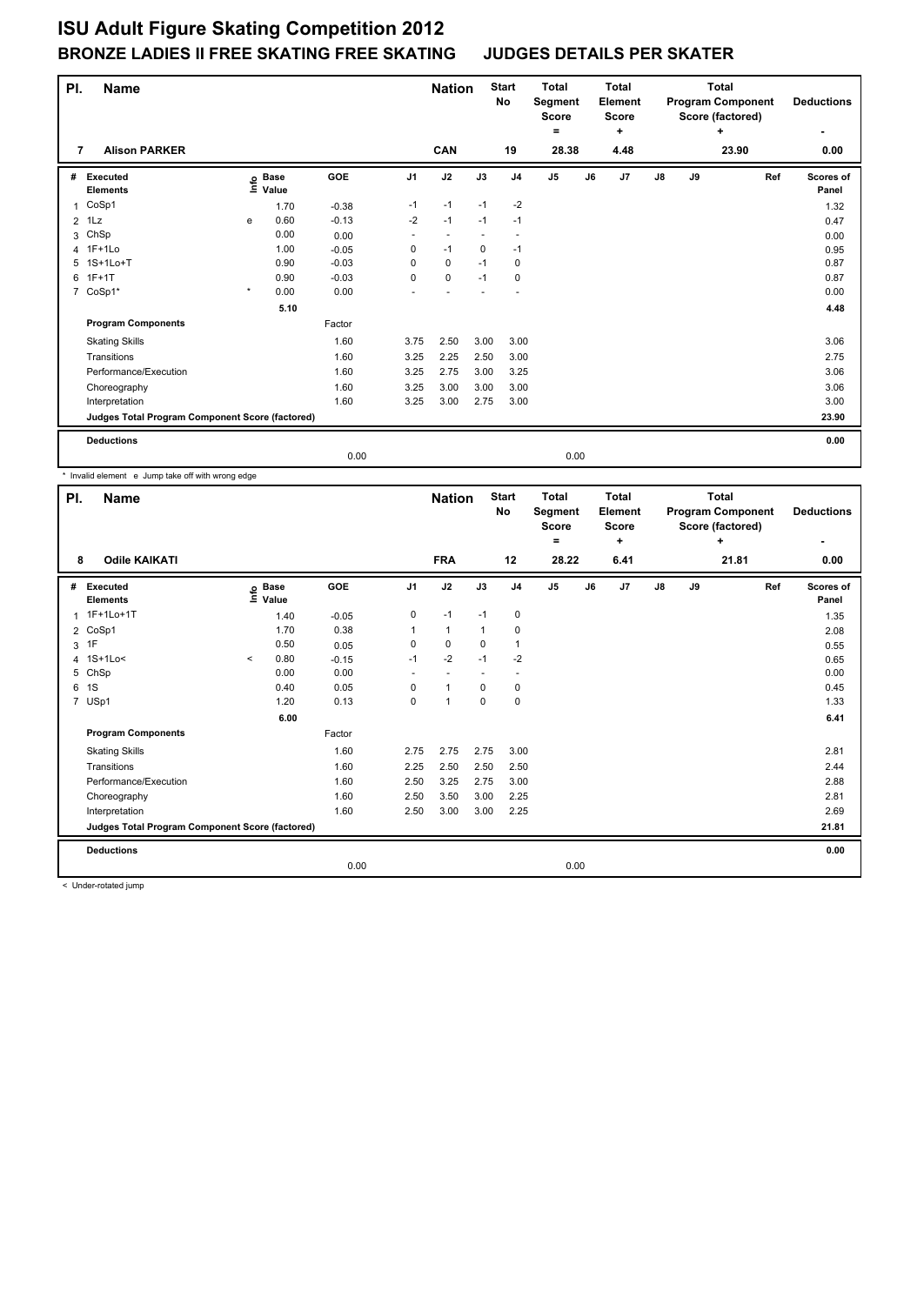| PI. | <b>Name</b>                                     |         |                                  |                   |                | <b>Nation</b> |             | <b>Start</b><br>No | Total<br>Segment<br><b>Score</b><br>۰ |    | Total<br>Element<br><b>Score</b><br>٠ |               |    | <b>Total</b><br><b>Program Component</b><br>Score (factored)<br>÷ | <b>Deductions</b>  |
|-----|-------------------------------------------------|---------|----------------------------------|-------------------|----------------|---------------|-------------|--------------------|---------------------------------------|----|---------------------------------------|---------------|----|-------------------------------------------------------------------|--------------------|
| 9   | <b>Norie KASHIMURA</b>                          |         |                                  |                   |                | <b>USA</b>    |             | 20                 | 27.45                                 |    | 6.54                                  |               |    | 21.91                                                             | ٠<br>1.00          |
|     |                                                 |         |                                  |                   |                |               |             |                    |                                       |    |                                       |               |    |                                                                   |                    |
| #   | Executed<br><b>Elements</b>                     |         | <b>Base</b><br>e Base<br>⊆ Value | GOE               | J <sub>1</sub> | J2            | J3          | J <sub>4</sub>     | J <sub>5</sub>                        | J6 | J <sub>7</sub>                        | $\mathsf{J}8$ | J9 | Ref                                                               | Scores of<br>Panel |
| 1   | 1F<+Lo                                          | $\,<\,$ | 0.40                             | $-0.15$           | $-1$           | $-2$          | $-1$        | $-2$               |                                       |    |                                       |               |    |                                                                   | 0.25               |
|     | 2 1Lz+T+Lo                                      |         | 0.60                             | $-0.18$           | $-1$           | $-3$          | $-1$        | $-2$               |                                       |    |                                       |               |    |                                                                   | 0.42               |
|     | 3 ChSt1                                         |         | 2.00                             | 0.05              | 0              | $-1$          | 0           | $\mathbf{1}$       |                                       |    |                                       |               |    |                                                                   | 2.05               |
|     | $4$ 1F<                                         | $\prec$ | 0.40                             | $-0.30$           | $-3$           | $-3$          | $-3$        | $-3$               |                                       |    |                                       |               |    |                                                                   | 0.10               |
|     | 5 CoSp1                                         |         | 1.70                             | $-0.08$           | 0              | $\mathbf 0$   | 0           | $-1$               |                                       |    |                                       |               |    |                                                                   | 1.62               |
|     | 6 1S+1T                                         |         | 0.80                             | $-0.03$           | 0              | $-1$          | $\Omega$    | $\mathbf 0$        |                                       |    |                                       |               |    |                                                                   | 0.77               |
|     | 7 USp1                                          |         | 1.20                             | 0.13              | 0              | $\mathbf 0$   | $\mathbf 0$ | $\overline{1}$     |                                       |    |                                       |               |    |                                                                   | 1.33               |
|     |                                                 |         | 7.10                             |                   |                |               |             |                    |                                       |    |                                       |               |    |                                                                   | 6.54               |
|     | <b>Program Components</b>                       |         |                                  | Factor            |                |               |             |                    |                                       |    |                                       |               |    |                                                                   |                    |
|     | <b>Skating Skills</b>                           |         |                                  | 1.60              | 3.25           | 2.25          | 2.50        | 2.50               |                                       |    |                                       |               |    |                                                                   | 2.63               |
|     | Transitions                                     |         |                                  | 1.60              | 2.75           | 1.75          | 2.25        | 2.50               |                                       |    |                                       |               |    |                                                                   | 2.31               |
|     | Performance/Execution                           |         |                                  | 1.60              | 3.00           | 1.50          | 2.50        | 3.00               |                                       |    |                                       |               |    |                                                                   | 2.50               |
|     | Choreography                                    |         |                                  | 1.60              | 3.25           | 2.50          | 3.00        | 3.25               |                                       |    |                                       |               |    |                                                                   | 3.00               |
|     | Interpretation                                  |         |                                  | 1.60              | 3.25           | 3.25          | 3.25        | 3.25               |                                       |    |                                       |               |    |                                                                   | 3.25               |
|     | Judges Total Program Component Score (factored) |         |                                  |                   |                |               |             |                    |                                       |    |                                       |               |    |                                                                   | 21.91              |
|     | <b>Deductions</b>                               |         |                                  | $-1.00$<br>Falls: |                |               |             |                    |                                       |    |                                       |               |    |                                                                   | $-1.00$            |
|     |                                                 |         |                                  | 0.00              |                |               |             |                    | 0.00                                  |    |                                       |               |    |                                                                   |                    |

< Under-rotated jump

| PI. | <b>Name</b>                                     |                            |         |                          | <b>Nation</b> |             | <b>Start</b><br>No | <b>Total</b><br>Segment<br><b>Score</b><br>۰ |    | <b>Total</b><br>Element<br>Score<br>÷ |    |    | <b>Total</b><br><b>Program Component</b><br>Score (factored)<br>÷ | <b>Deductions</b><br>۰ |
|-----|-------------------------------------------------|----------------------------|---------|--------------------------|---------------|-------------|--------------------|----------------------------------------------|----|---------------------------------------|----|----|-------------------------------------------------------------------|------------------------|
| 10  | <b>Natalia KOURLOVITCH</b>                      |                            |         |                          | <b>ITA</b>    |             | 26                 | 27.43                                        |    | 5.92                                  |    |    | 21.51                                                             | 0.00                   |
| #   | Executed<br><b>Elements</b>                     | e Base<br>E Value<br>Value | GOE     | J <sub>1</sub>           | J2            | J3          | J <sub>4</sub>     | J <sub>5</sub>                               | J6 | J7                                    | J8 | J9 | Ref                                                               | Scores of<br>Panel     |
| 1   | USp1                                            | 1.20                       | 0.13    | 0                        | $\mathbf{1}$  | $\mathbf 0$ | $\pmb{0}$          |                                              |    |                                       |    |    |                                                                   | 1.33                   |
| 2S  |                                                 | 0.00                       | 0.00    | $\overline{\phantom{a}}$ |               |             |                    |                                              |    |                                       |    |    |                                                                   | 0.00                   |
|     | 3 1F+1T                                         | 0.90                       | $-0.03$ | 0                        | 0             | $-1$        | 0                  |                                              |    |                                       |    |    |                                                                   | 0.87                   |
|     | 4 1S+1T+1Lo                                     | 1.30                       | 0.05    | 0                        | $\mathbf 0$   | 0           | $\overline{1}$     |                                              |    |                                       |    |    |                                                                   | 1.35                   |
|     | 5 ChSt1                                         | 2.00                       | $-0.13$ | 0                        | $-1$          | 0           | 0                  |                                              |    |                                       |    |    |                                                                   | 1.87                   |
| 6   | 1F                                              | 0.50                       | 0.00    | 0                        | $\mathbf 0$   | $\mathbf 0$ | $\mathbf 0$        |                                              |    |                                       |    |    |                                                                   | 0.50                   |
|     | 7 USp1*                                         | $\star$<br>0.00            | 0.00    |                          |               |             |                    |                                              |    |                                       |    |    |                                                                   | 0.00                   |
|     |                                                 | 5.90                       |         |                          |               |             |                    |                                              |    |                                       |    |    |                                                                   | 5.92                   |
|     | <b>Program Components</b>                       |                            | Factor  |                          |               |             |                    |                                              |    |                                       |    |    |                                                                   |                        |
|     | <b>Skating Skills</b>                           |                            | 1.60    | 2.50                     | 3.00          | 2.75        | 2.75               |                                              |    |                                       |    |    |                                                                   | 2.75                   |
|     | Transitions                                     |                            | 1.60    | 2.00                     | 2.75          | 2.50        | 3.00               |                                              |    |                                       |    |    |                                                                   | 2.56                   |
|     | Performance/Execution                           |                            | 1.60    | 2.25                     | 2.50          | 2.50        | 3.00               |                                              |    |                                       |    |    |                                                                   | 2.56                   |
|     | Choreography                                    |                            | 1.60    | 2.00                     | 3.50          | 3.00        | 3.00               |                                              |    |                                       |    |    |                                                                   | 2.88                   |
|     | Interpretation                                  |                            | 1.60    | 2.00                     | 3.25          | 2.75        | 2.75               |                                              |    |                                       |    |    |                                                                   | 2.69                   |
|     | Judges Total Program Component Score (factored) |                            |         |                          |               |             |                    |                                              |    |                                       |    |    |                                                                   | 21.51                  |
|     | <b>Deductions</b>                               |                            |         |                          |               |             |                    |                                              |    |                                       |    |    |                                                                   | 0.00                   |
|     |                                                 |                            | 0.00    |                          |               |             |                    | 0.00                                         |    |                                       |    |    |                                                                   |                        |

\* Invalid element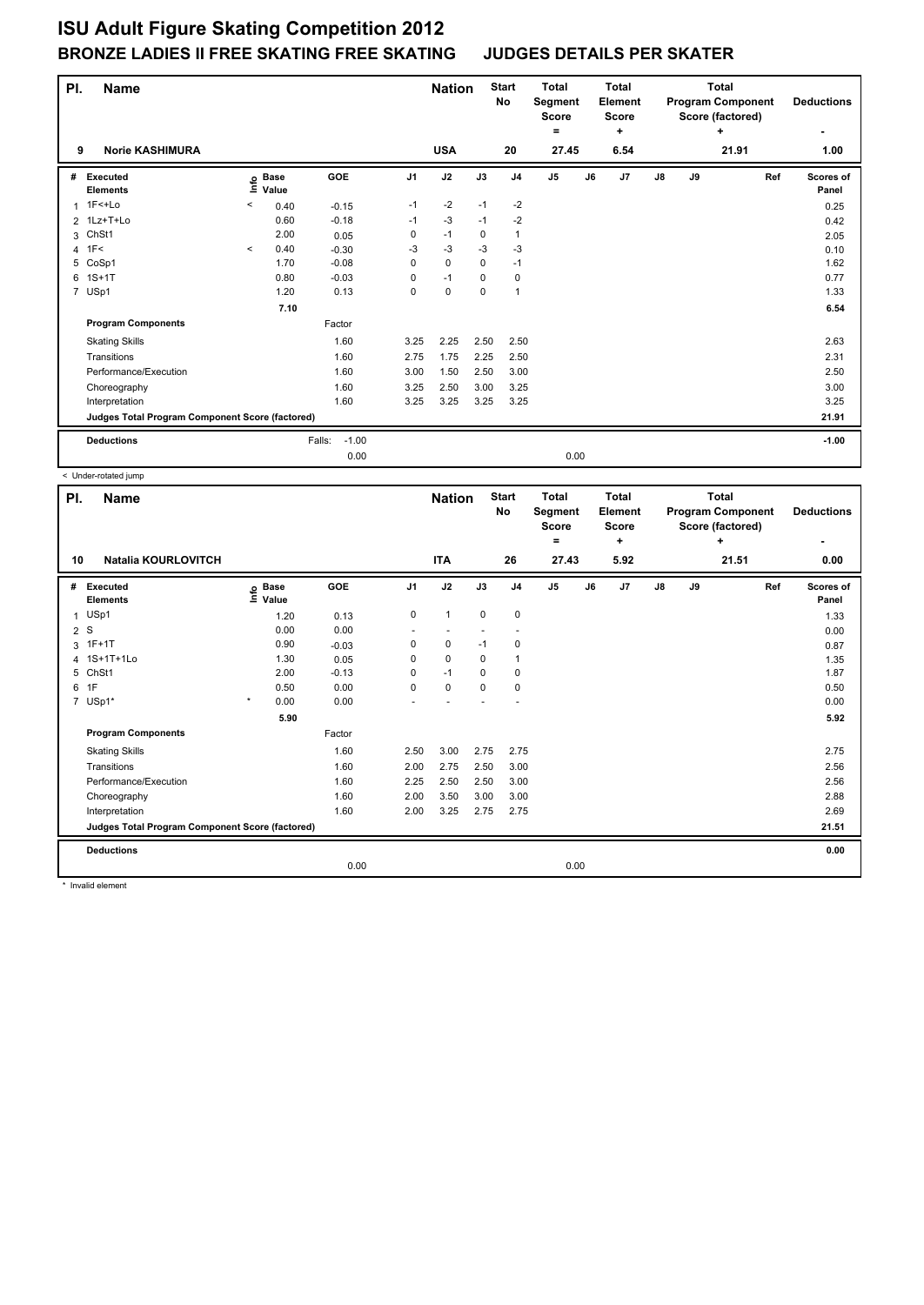| PI. | <b>Name</b>                                     |                   |         |                | <b>Nation</b>        |             | <b>Start</b><br>No | <b>Total</b><br>Segment<br><b>Score</b><br>۰ |    | <b>Total</b><br><b>Element</b><br><b>Score</b><br>÷ |               |    | <b>Total</b><br><b>Program Component</b><br>Score (factored) |     | <b>Deductions</b>  |
|-----|-------------------------------------------------|-------------------|---------|----------------|----------------------|-------------|--------------------|----------------------------------------------|----|-----------------------------------------------------|---------------|----|--------------------------------------------------------------|-----|--------------------|
| 11  | <b>Regina HACHENBERG</b>                        |                   |         |                | <b>GER</b>           |             | 24                 | 27.01                                        |    | 4.20                                                |               |    | 22.81                                                        |     | 0.00               |
|     | # Executed<br><b>Elements</b>                   | e Base<br>⊑ Value | GOE     | J <sub>1</sub> | J2                   | J3          | J <sub>4</sub>     | J <sub>5</sub>                               | J6 | J7                                                  | J8            | J9 |                                                              | Ref | Scores of<br>Panel |
| 1   | 1Lo                                             | 0.50              | 0.00    | 0              | 0                    | 0           | 0                  |                                              |    |                                                     |               |    |                                                              |     | 0.50               |
|     | 2 1S+1T                                         | 0.80              | 0.05    | $\mathbf 0$    | $\mathbf 0$          | 0           | 1                  |                                              |    |                                                     |               |    |                                                              |     | 0.85               |
| 3   | ChSp                                            | 0.00              | 0.00    | ÷.             | $\ddot{\phantom{1}}$ |             | ÷,                 |                                              |    |                                                     |               |    |                                                              |     | 0.00               |
| 4   | 1S                                              | 0.40              | 0.00    | 0              | 0                    | 0           | $\pmb{0}$          |                                              |    |                                                     |               |    |                                                              |     | 0.40               |
|     | 5 CoSp1                                         | 1.70              | $-0.15$ | $\mathbf 0$    | 0                    | 0           | $-2$               |                                              |    |                                                     |               |    |                                                              |     | 1.55               |
| 6   | $1F+1T$                                         | 0.90              | 0.00    | $\mathsf 0$    | 0                    | 0           | $\pmb{0}$          |                                              |    |                                                     |               |    |                                                              |     | 0.90               |
|     | 7 USp                                           | 0.00              | 0.00    |                |                      |             |                    |                                              |    |                                                     |               |    |                                                              |     | 0.00               |
|     |                                                 | 4.30              |         |                |                      |             |                    |                                              |    |                                                     |               |    |                                                              |     | 4.20               |
|     | <b>Program Components</b>                       |                   | Factor  |                |                      |             |                    |                                              |    |                                                     |               |    |                                                              |     |                    |
|     | <b>Skating Skills</b>                           |                   | 1.60    | 3.25           | 3.25                 | 3.00        | 3.00               |                                              |    |                                                     |               |    |                                                              |     | 3.13               |
|     | Transitions                                     |                   | 1.60    | 2.75           | 3.00                 | 2.50        | 2.75               |                                              |    |                                                     |               |    |                                                              |     | 2.75               |
|     | Performance/Execution                           |                   | 1.60    | 3.00           | 2.75                 | 2.50        | 2.75               |                                              |    |                                                     |               |    |                                                              |     | 2.75               |
|     | Choreography                                    |                   | 1.60    | 2.75           | 3.25                 | 2.75        | 2.50               |                                              |    |                                                     |               |    |                                                              |     | 2.81               |
|     | Interpretation                                  |                   | 1.60    | 3.00           | 3.00                 | 2.75        | 2.50               |                                              |    |                                                     |               |    |                                                              |     | 2.81               |
|     | Judges Total Program Component Score (factored) |                   |         |                |                      |             |                    |                                              |    |                                                     |               |    |                                                              |     | 22.81              |
|     |                                                 |                   |         |                |                      |             |                    |                                              |    |                                                     |               |    |                                                              |     |                    |
|     | <b>Deductions</b>                               |                   |         |                |                      |             |                    |                                              |    |                                                     |               |    |                                                              |     | 0.00               |
|     |                                                 |                   | 0.00    |                |                      |             |                    | 0.00                                         |    |                                                     |               |    |                                                              |     |                    |
|     |                                                 |                   |         |                |                      |             | <b>Start</b>       | <b>Total</b>                                 |    | <b>Total</b>                                        |               |    | <b>Total</b>                                                 |     |                    |
|     |                                                 |                   |         |                |                      |             |                    |                                              |    |                                                     |               |    |                                                              |     |                    |
| PI. | <b>Name</b>                                     |                   |         |                | <b>Nation</b>        |             | <b>No</b>          | Segment                                      |    | <b>Element</b>                                      |               |    | <b>Program Component</b>                                     |     | <b>Deductions</b>  |
|     |                                                 |                   |         |                |                      |             |                    | <b>Score</b>                                 |    | <b>Score</b>                                        |               |    | Score (factored)                                             |     |                    |
|     |                                                 |                   |         |                |                      |             |                    | $=$                                          |    | $\ddot{}$                                           |               |    | ٠                                                            |     |                    |
| 12  | <b>Elisabeth MARYANOV</b>                       |                   |         |                | <b>AUS</b>           |             | 17                 | 26.99                                        |    | 7.79                                                |               |    | 19.20                                                        |     | 0.00               |
| #   | <b>Executed</b><br><b>Elements</b>              | e Base<br>⊑ Value | GOE     | J <sub>1</sub> | J2                   | J3          | J <sub>4</sub>     | J <sub>5</sub>                               | J6 | J7                                                  | $\mathsf{J}8$ | J9 |                                                              | Ref | Scores of<br>Panel |
|     | 1 1S+1Lo                                        | 0.90              | 0.00    | 0              | 0                    | 0           | $\mathbf 0$        |                                              |    |                                                     |               |    |                                                              |     | 0.90               |
|     | 2 1F                                            | 0.50              | $-0.03$ | $\mathbf 0$    | $\mathbf 0$          | $\mathbf 0$ | $-1$               |                                              |    |                                                     |               |    |                                                              |     | 0.47               |
|     | 3 1S+1T                                         | 0.80              | $-0.03$ | $\mathsf 0$    | 0                    | 0           | $-1$               |                                              |    |                                                     |               |    |                                                              |     | 0.77               |
|     | 4 CUSp1                                         | 1.70              | 0.00    | $\mathsf 0$    | $\pmb{0}$            | 0           | $\pmb{0}$          |                                              |    |                                                     |               |    |                                                              |     | 1.70               |
|     | 5 ChSt1                                         | 2.00              | 0.00    | $\mathbf 0$    | 0                    | 0           | $\mathbf 0$        |                                              |    |                                                     |               |    |                                                              |     | 2.00               |
|     | 6 1Lz+1T+Lo                                     | 1.00              | $-0.10$ | $\mathsf 0$    | $-1$                 | $-1$        | $-2$               |                                              |    |                                                     |               |    |                                                              |     | 0.90               |
|     | 7 USp1                                          | 1.20              | $-0.15$ | $\mathbf 0$    | $\mathbf 0$          | $-1$        | $-1$               |                                              |    |                                                     |               |    |                                                              |     | 1.05               |
|     |                                                 | 8.10              |         |                |                      |             |                    |                                              |    |                                                     |               |    |                                                              |     | 7.79               |
|     | <b>Program Components</b>                       |                   | Factor  |                |                      |             |                    |                                              |    |                                                     |               |    |                                                              |     |                    |
|     | <b>Skating Skills</b>                           |                   | 1.60    | 2.00           | 2.50                 | 2.50        | 2.25               |                                              |    |                                                     |               |    |                                                              |     | 2.31               |
|     | Transitions                                     |                   | 1.60    | 1.50           | 2.75                 | 2.25        | 2.25               |                                              |    |                                                     |               |    |                                                              |     | 2.19               |
|     | Performance/Execution                           |                   | 1.60    | 1.75           | 3.25                 | 2.50        | 2.50               |                                              |    |                                                     |               |    |                                                              |     | 2.50               |
|     | Choreography                                    |                   | 1.60    | 1.75           | 3.50                 | 2.50        | 2.25               |                                              |    |                                                     |               |    |                                                              |     | 2.50               |
|     | Interpretation                                  |                   | 1.60    | 1.75           | 3.00                 | 2.75        | 2.50               |                                              |    |                                                     |               |    |                                                              |     | 2.50               |
|     | Judges Total Program Component Score (factored) |                   |         |                |                      |             |                    |                                              |    |                                                     |               |    |                                                              |     | 19.20              |
|     |                                                 |                   |         |                |                      |             |                    |                                              |    |                                                     |               |    |                                                              |     |                    |
|     | <b>Deductions</b>                               |                   |         |                |                      |             |                    |                                              |    |                                                     |               |    |                                                              |     | 0.00               |
|     |                                                 |                   | 0.00    |                |                      |             |                    | 0.00                                         |    |                                                     |               |    |                                                              |     |                    |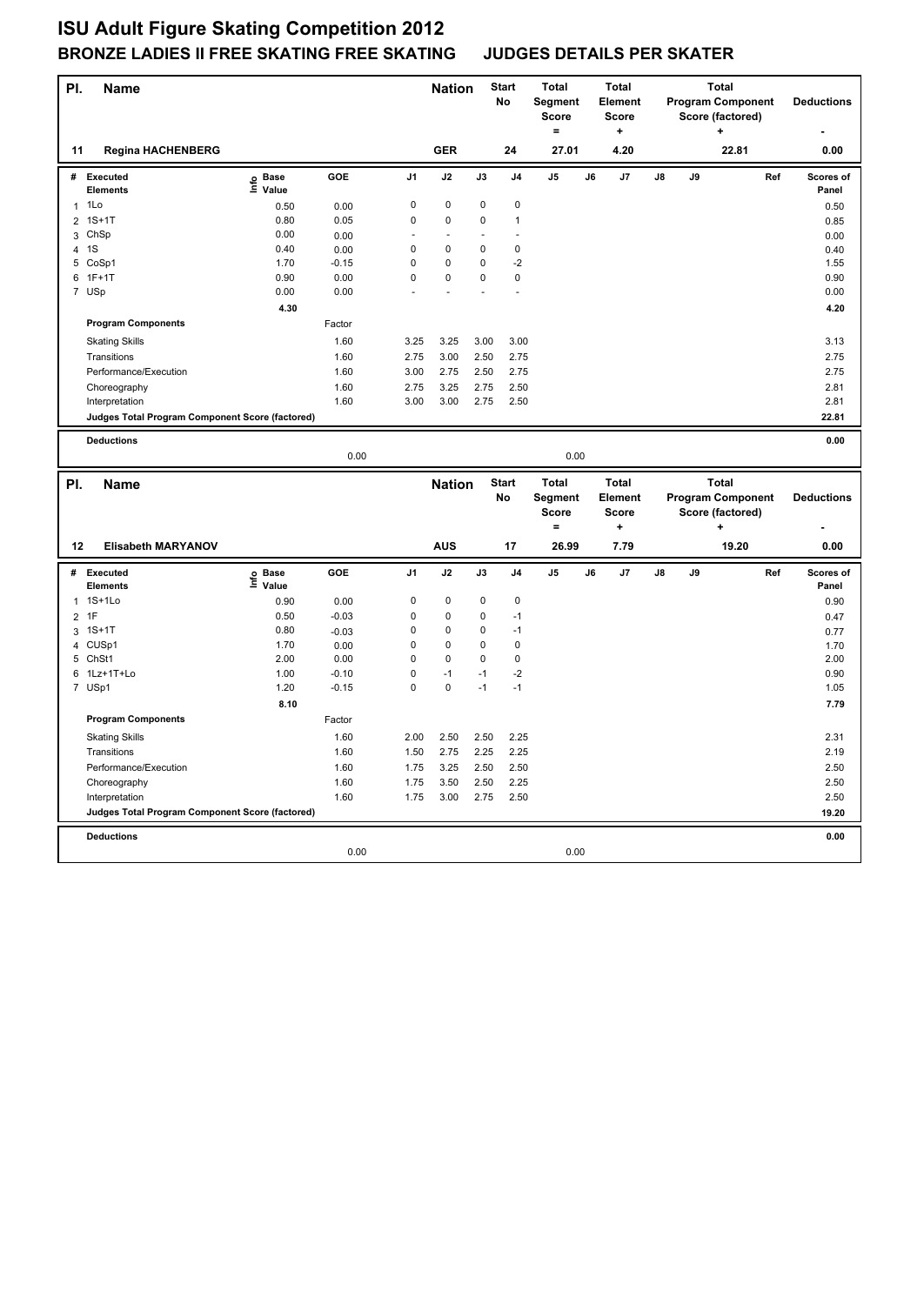| PI. | <b>Name</b>                                     |         |                      |         |                | <b>Nation</b> |      | <b>Start</b><br>No | <b>Total</b><br>Segment<br><b>Score</b><br>= |    | <b>Total</b><br>Element<br><b>Score</b><br>٠ |    |    | <b>Total</b><br><b>Program Component</b><br>Score (factored)<br>÷ |     | <b>Deductions</b>  |
|-----|-------------------------------------------------|---------|----------------------|---------|----------------|---------------|------|--------------------|----------------------------------------------|----|----------------------------------------------|----|----|-------------------------------------------------------------------|-----|--------------------|
| 13  | <b>Mika KOIDE</b>                               |         |                      |         |                | <b>JPN</b>    |      | 22                 | 23.33                                        |    | 6.33                                         |    |    | 17.00                                                             |     | 0.00               |
| #   | Executed<br><b>Elements</b>                     | ۴       | <b>Base</b><br>Value | GOE     | J <sub>1</sub> | J2            | J3   | J <sub>4</sub>     | J <sub>5</sub>                               | J6 | J7                                           | J8 | J9 |                                                                   | Ref | Scores of<br>Panel |
|     | $1$ 1F                                          |         | 0.50                 | $-0.23$ | $-2$           | $-3$          | $-2$ | $-2$               |                                              |    |                                              |    |    |                                                                   |     | 0.27               |
|     | $2 \t1S+1T2$                                    | $\prec$ | 0.70                 | $-0.10$ | $-1$           | $-1$          | $-1$ | $-1$               |                                              |    |                                              |    |    |                                                                   |     | 0.60               |
|     | 3 USp1                                          |         | 1.20                 | $-0.23$ | 0              | $-1$          | $-1$ | $-1$               |                                              |    |                                              |    |    |                                                                   |     | 0.97               |
| 4   | ChSt1                                           |         | 2.00                 | 0.00    | 0              | 0             | 0    | 0                  |                                              |    |                                              |    |    |                                                                   |     | 2.00               |
| 5   | 1S+Lo                                           |         | 0.40                 | $-0.23$ | $-2$           | $-3$          | $-2$ | $-2$               |                                              |    |                                              |    |    |                                                                   |     | 0.17               |
| 6   | $1F+1T$                                         |         | 0.90                 | $-0.13$ | 0              | $-3$          | $-1$ | $-1$               |                                              |    |                                              |    |    |                                                                   |     | 0.77               |
|     | 7 CoSp1                                         |         | 1.70                 | $-0.15$ | 0              | $-1$          | 0    | $-1$               |                                              |    |                                              |    |    |                                                                   |     | 1.55               |
|     |                                                 |         | 7.40                 |         |                |               |      |                    |                                              |    |                                              |    |    |                                                                   |     | 6.33               |
|     | <b>Program Components</b>                       |         |                      | Factor  |                |               |      |                    |                                              |    |                                              |    |    |                                                                   |     |                    |
|     | <b>Skating Skills</b>                           |         |                      | 1.60    | 2.50           | 1.50          | 2.00 | 2.25               |                                              |    |                                              |    |    |                                                                   |     | 2.06               |
|     | Transitions                                     |         |                      | 1.60    | 2.00           | 1.75          | 1.75 | 2.50               |                                              |    |                                              |    |    |                                                                   |     | 2.00               |
|     | Performance/Execution                           |         |                      | 1.60    | 2.25           | 1.00          | 2.00 | 2.50               |                                              |    |                                              |    |    |                                                                   |     | 1.94               |
|     | Choreography                                    |         |                      | 1.60    | 2.25           | 2.25          | 2.25 | 2.50               |                                              |    |                                              |    |    |                                                                   |     | 2.31               |
|     | Interpretation                                  |         |                      | 1.60    | 2.50           | 2.00          | 2.25 | 2.50               |                                              |    |                                              |    |    |                                                                   |     | 2.31               |
|     | Judges Total Program Component Score (factored) |         |                      |         |                |               |      |                    |                                              |    |                                              |    |    |                                                                   |     | 17.00              |
|     | <b>Deductions</b>                               |         |                      |         |                |               |      |                    |                                              |    |                                              |    |    |                                                                   |     | 0.00               |
|     |                                                 |         |                      | 0.00    |                |               |      |                    | 0.00                                         |    |                                              |    |    |                                                                   |     |                    |

< Under-rotated jump

| PI.            | <b>Name</b>                                     |                              |         |                | <b>Nation</b> |             | <b>Start</b><br>No | <b>Total</b><br>Segment<br><b>Score</b><br>۰ | <b>Total</b><br>Element<br><b>Score</b><br>٠ |               |    | <b>Total</b><br><b>Program Component</b><br>Score (factored)<br>٠ | <b>Deductions</b><br>۰ |
|----------------|-------------------------------------------------|------------------------------|---------|----------------|---------------|-------------|--------------------|----------------------------------------------|----------------------------------------------|---------------|----|-------------------------------------------------------------------|------------------------|
| 14             | <b>Stefanie LANGE</b>                           |                              |         |                | <b>GBR</b>    |             | 8                  | 23.07                                        | 6.77                                         |               |    | 16.30                                                             | 0.00                   |
| #              | Executed<br><b>Elements</b>                     | <b>Base</b><br>١nfo<br>Value | GOE     | J <sub>1</sub> | J2            | J3          | J <sub>4</sub>     | J5                                           | J6<br>J7                                     | $\mathsf{J}8$ | J9 | Ref                                                               | Scores of<br>Panel     |
| 1              | 1F<                                             | $\,<\,$<br>0.40              | $-0.20$ | $-1$           | $-3$          | $-2$        | $-2$               |                                              |                                              |               |    |                                                                   | 0.20                   |
| $\overline{2}$ | 1Lo                                             | 0.50                         | 0.00    | 0              | $\mathbf 0$   | 0           | 0                  |                                              |                                              |               |    |                                                                   | 0.50                   |
|                | 3 USp1                                          | 1.20                         | $-0.08$ | 0              | $-1$          | $\mathbf 0$ | 0                  |                                              |                                              |               |    |                                                                   | 1.12                   |
|                | 4 1Lo+1T                                        | 0.90                         | $-0.05$ | 0              | $-1$          | $-1$        | 0                  |                                              |                                              |               |    |                                                                   | 0.85                   |
|                | 5 CCoSp1                                        | 2.00                         | $-0.45$ | 0              | $-3$          | $-1$        | $-2$               |                                              |                                              |               |    |                                                                   | 1.55                   |
|                | 6 ChSt1                                         | 2.00                         | $-0.25$ | 0              | $-1$          | $\Omega$    | $-1$               |                                              |                                              |               |    |                                                                   | 1.75                   |
|                | 7 1S+1T                                         | 0.80                         | 0.00    | 0              | $\mathbf 0$   | 0           | $\mathbf 0$        |                                              |                                              |               |    |                                                                   | 0.80                   |
|                |                                                 | 7.80                         |         |                |               |             |                    |                                              |                                              |               |    |                                                                   | 6.77                   |
|                | <b>Program Components</b>                       |                              | Factor  |                |               |             |                    |                                              |                                              |               |    |                                                                   |                        |
|                | <b>Skating Skills</b>                           |                              | 1.60    | 2.50           | 1.75          | 2.25        | 2.50               |                                              |                                              |               |    |                                                                   | 2.25                   |
|                | Transitions                                     |                              | 1.60    | 2.00           | 1.50          | 2.00        | 2.25               |                                              |                                              |               |    |                                                                   | 1.94                   |
|                | Performance/Execution                           |                              | 1.60    | 2.00           | 1.25          | 2.00        | 2.50               |                                              |                                              |               |    |                                                                   | 1.94                   |
|                | Choreography                                    |                              | 1.60    | 2.00           | 2.00          | 2.25        | 2.00               |                                              |                                              |               |    |                                                                   | 2.06                   |
|                | Interpretation                                  |                              | 1.60    | 2.25           | 1.50          | 2.00        | 2.25               |                                              |                                              |               |    |                                                                   | 2.00                   |
|                | Judges Total Program Component Score (factored) |                              |         |                |               |             |                    |                                              |                                              |               |    |                                                                   | 16.30                  |
|                | <b>Deductions</b>                               |                              |         |                |               |             |                    |                                              |                                              |               |    |                                                                   | 0.00                   |
|                |                                                 |                              | 0.00    |                |               |             |                    | 0.00                                         |                                              |               |    |                                                                   |                        |

< Under-rotated jump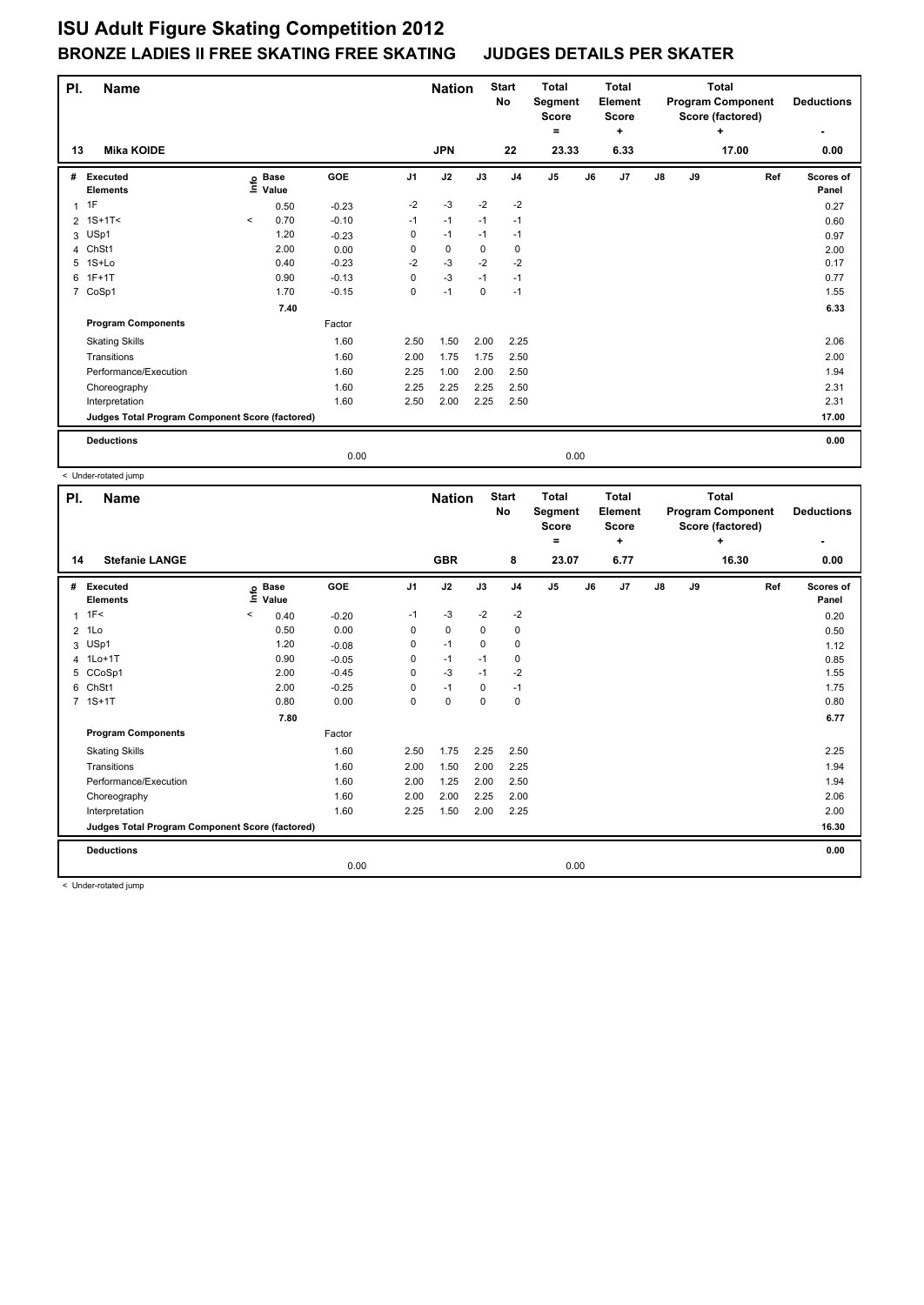| PI.          | <b>Name</b>                                     |         |                      |         |                | <b>Nation</b> |             | <b>Start</b><br>No | <b>Total</b><br>Segment<br><b>Score</b><br>۰ |    | <b>Total</b><br>Element<br><b>Score</b><br>٠ |               |    | <b>Total</b><br><b>Program Component</b><br>Score (factored)<br>÷ |     | <b>Deductions</b>  |
|--------------|-------------------------------------------------|---------|----------------------|---------|----------------|---------------|-------------|--------------------|----------------------------------------------|----|----------------------------------------------|---------------|----|-------------------------------------------------------------------|-----|--------------------|
| 15           | <b>Margreet DOST</b>                            |         |                      |         |                | <b>NED</b>    |             | 27                 | 23.02                                        |    | 6.61                                         |               |    | 16.41                                                             |     | 0.00               |
| #            | Executed<br><b>Elements</b>                     | e       | <b>Base</b><br>Value | GOE     | J <sub>1</sub> | J2            | J3          | J <sub>4</sub>     | J <sub>5</sub>                               | J6 | J7                                           | $\mathsf{J}8$ | J9 |                                                                   | Ref | Scores of<br>Panel |
| $\mathbf{1}$ | 1F                                              |         | 0.50                 | 0.00    | 0              | $\mathbf 0$   | $\mathbf 0$ | $\mathbf 0$        |                                              |    |                                              |               |    |                                                                   |     | 0.50               |
|              | 2 CoSp1                                         |         | 1.70                 | $-0.30$ | 0              | $-1$          | $-1$        | $-2$               |                                              |    |                                              |               |    |                                                                   |     | 1.40               |
|              | 3 1F<+1T+Lo                                     | $\prec$ | 0.80                 | $-0.23$ | $-2$           | $-3$          | $-2$        | $-2$               |                                              |    |                                              |               |    |                                                                   |     | 0.57               |
|              | 4 1Lz <+Lo                                      | $\prec$ | 0.40                 | $-0.23$ | $-2$           | $-3$          | $-2$        | $-2$               |                                              |    |                                              |               |    |                                                                   |     | 0.17               |
| 5            | ChSt1                                           |         | 2.00                 | 0.00    | 0              | 0             | 0           | 0                  |                                              |    |                                              |               |    |                                                                   |     | 2.00               |
| 6            | $1S+1T$                                         |         | 0.80                 | $-0.03$ | 0              | $\mathbf 0$   | 0           | $-1$               |                                              |    |                                              |               |    |                                                                   |     | 0.77               |
|              | 7 USp1                                          |         | 1.20                 | 0.00    | 0              | $\mathbf 0$   | $\mathbf 0$ | $\mathbf 0$        |                                              |    |                                              |               |    |                                                                   |     | 1.20               |
|              |                                                 |         | 7.40                 |         |                |               |             |                    |                                              |    |                                              |               |    |                                                                   |     | 6.61               |
|              | <b>Program Components</b>                       |         |                      | Factor  |                |               |             |                    |                                              |    |                                              |               |    |                                                                   |     |                    |
|              | <b>Skating Skills</b>                           |         |                      | 1.60    | 2.25           | 1.50          | 2.50        | 2.50               |                                              |    |                                              |               |    |                                                                   |     | 2.19               |
|              | Transitions                                     |         |                      | 1.60    | 1.75           | 1.50          | 2.25        | 2.25               |                                              |    |                                              |               |    |                                                                   |     | 1.94               |
|              | Performance/Execution                           |         |                      | 1.60    | 2.00           | 1.00          | 2.50        | 2.50               |                                              |    |                                              |               |    |                                                                   |     | 2.00               |
|              | Choreography                                    |         |                      | 1.60    | 2.00           | 2.00          | 2.50        | 2.50               |                                              |    |                                              |               |    |                                                                   |     | 2.25               |
|              | Interpretation                                  |         |                      | 1.60    | 2.25           | 1.00          | 2.25        | 2.00               |                                              |    |                                              |               |    |                                                                   |     | 1.88               |
|              | Judges Total Program Component Score (factored) |         |                      |         |                |               |             |                    |                                              |    |                                              |               |    |                                                                   |     | 16.41              |
|              | <b>Deductions</b>                               |         |                      |         |                |               |             |                    |                                              |    |                                              |               |    |                                                                   |     | 0.00               |
|              |                                                 |         |                      | 0.00    |                |               |             |                    | 0.00                                         |    |                                              |               |    |                                                                   |     |                    |
|              | < Under-rotated jump                            |         |                      |         |                |               |             |                    |                                              |    |                                              |               |    |                                                                   |     |                    |

**Name Deductions - Nation** Start Total **Segment Score = Total Element Score + Total Program Component Score (factored) + PI.** Name **Start PI.** Nation Start **No # Executed Elements Base Value GOE J1 J2 J3 J4 J5 J6 J7 J8 J9 Scores of Panel** 1 0.90 -0.05 0 -1 0 -1 **Ref**  1Lo+1T 0.85 **Info 16 Juliane VON GEISAU GER 4 22.06 6.55 15.51 0.00** 2 1S+1T 0.80 0.03 0 -1 0 1 0.83 3 CoSp1 1.70 -0.23 0 0 -1 -2 1.47 4 1Lo 0.50 -0.20 -2 -3 -2 -1 0.30 5 1S 0.40 0.00 0 0 0 0 0.40 6 ChSt1 2.00 -0.50 -1 -2 0 -1 1.50 7 USp1 1.20 0.00 0 0 0 0 1.20  **7.50 6.55 Program Components**  Skating Skills **2.25** 2.50 **2.25** 2.50 Factor 1.60 2.00 Transitions 1.60 1.75 1.25 1.50 2.50 1.75 Performance/Execution 1.60 2.00 1.00 1.50 2.50 1.75 Choreography 1.60 1.60 1.75 2.25 2.00 2.25 2.00 2.25 2.06 2.06 Interpretation 1.60 1.60 2.00 2.25 2.00 2.25 2.00 2.25 2.13 **Deductions 0.00 Judges Total Program Component Score (factored) 15.51** 0.00 0.00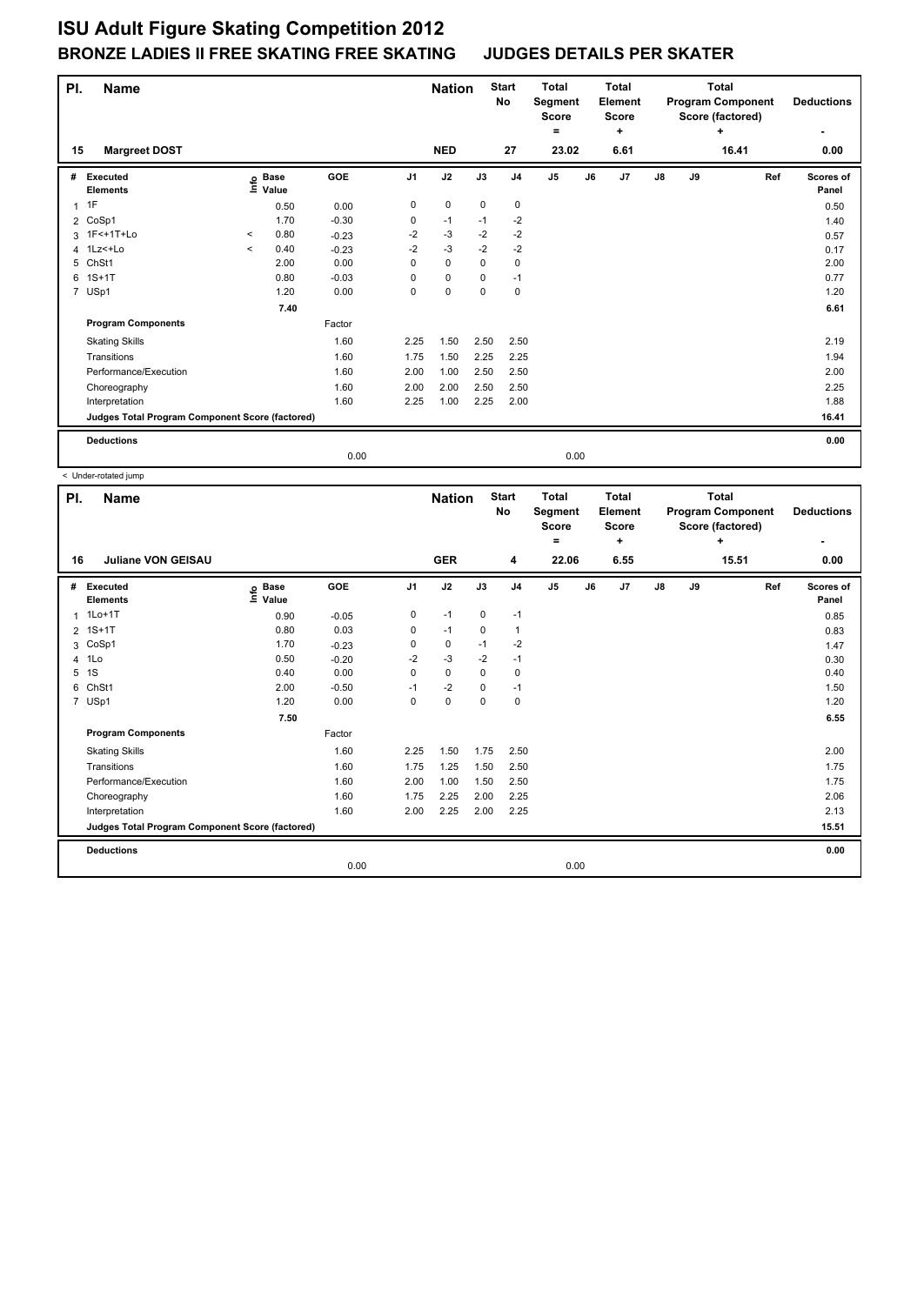| PI.          | <b>Name</b>                                     |                   |                    |                     | <b>Nation</b>            |              | <b>Start</b><br>No | <b>Total</b><br>Segment  |    | <b>Total</b><br><b>Element</b> |    |    | <b>Total</b><br><b>Program Component</b> |     | <b>Deductions</b>  |
|--------------|-------------------------------------------------|-------------------|--------------------|---------------------|--------------------------|--------------|--------------------|--------------------------|----|--------------------------------|----|----|------------------------------------------|-----|--------------------|
|              |                                                 |                   |                    |                     |                          |              |                    | <b>Score</b><br>$\equiv$ |    | <b>Score</b><br>+              |    |    | Score (factored)<br>÷                    |     |                    |
| 17           | <b>Nicki TORRINGTON</b>                         |                   |                    |                     | <b>GBR</b>               |              | 11                 | 21.85                    |    | 6.53                           |    |    | 15.32                                    |     | 0.00               |
|              | # Executed<br><b>Elements</b>                   | e Base<br>⊆ Value | GOE                | J1                  | J2                       | J3           | J <sub>4</sub>     | J5                       | J6 | J7                             | J8 | J9 |                                          | Ref | Scores of<br>Panel |
| 1            | SSp1                                            | 1.30              | 0.00               | 0                   | $\pmb{0}$                | 0            | 0                  |                          |    |                                |    |    |                                          |     | 1.30               |
|              | 2 1Lo+1T                                        | 0.90              | 0.00               | 0                   | $\pmb{0}$                | 0            | 0                  |                          |    |                                |    |    |                                          |     | 0.90               |
| 3            | 1S                                              | 0.40              | 0.05               | 0                   | 0                        | 0            | 1                  |                          |    |                                |    |    |                                          |     | 0.45               |
|              | 4 Lz+1Lo                                        | 0.50              | $-0.18$            | $-2$                | $-2$                     | $-1$         | $-2$               |                          |    |                                |    |    |                                          |     | 0.32               |
|              | 5 CoSp1<br>6 ChSt1                              | 1.70<br>2.00      | $-0.23$            | $-1$<br>$\mathbf 0$ | $\pmb{0}$<br>$-2$        | 0<br>0       | $-2$<br>$-1$       |                          |    |                                |    |    |                                          |     | 1.47               |
|              | 7 1F                                            | 0.50              | $-0.38$<br>$-0.03$ | $\mathbf 0$         | $\mathbf 0$              | $\mathbf 0$  | $-1$               |                          |    |                                |    |    |                                          |     | 1.62<br>0.47       |
|              |                                                 | 7.30              |                    |                     |                          |              |                    |                          |    |                                |    |    |                                          |     | 6.53               |
|              | <b>Program Components</b>                       |                   | Factor             |                     |                          |              |                    |                          |    |                                |    |    |                                          |     |                    |
|              | <b>Skating Skills</b>                           |                   | 1.60               | 2.00                | 1.75                     | 2.25         | 2.00               |                          |    |                                |    |    |                                          |     | 2.00               |
|              | Transitions                                     |                   | 1.60               | 1.50                | 1.50                     | 2.00         | 2.00               |                          |    |                                |    |    |                                          |     | 1.75               |
|              | Performance/Execution                           |                   | 1.60               | 1.75                | 1.25                     | 2.25         | 2.25               |                          |    |                                |    |    |                                          |     | 1.88               |
|              | Choreography                                    |                   | 1.60               | 1.75                | 2.00                     | 2.25         | 2.25               |                          |    |                                |    |    |                                          |     | 2.06               |
|              | Interpretation                                  |                   | 1.60               | 1.50                | 1.75                     | 2.00         | 2.25               |                          |    |                                |    |    |                                          |     | 1.88               |
|              | Judges Total Program Component Score (factored) |                   |                    |                     |                          |              |                    |                          |    |                                |    |    |                                          |     | 15.32              |
|              | <b>Deductions</b>                               |                   |                    |                     |                          |              |                    |                          |    |                                |    |    |                                          |     | 0.00               |
|              |                                                 |                   | 0.00               |                     |                          |              |                    | 0.00                     |    |                                |    |    |                                          |     |                    |
| PI.          | <b>Name</b>                                     |                   |                    |                     | <b>Nation</b>            |              | <b>Start</b>       | Total                    |    | <b>Total</b>                   |    |    | <b>Total</b>                             |     |                    |
|              |                                                 |                   |                    |                     |                          |              | No                 | Segment                  |    | Element                        |    |    | <b>Program Component</b>                 |     | <b>Deductions</b>  |
|              |                                                 |                   |                    |                     |                          |              |                    | <b>Score</b>             |    | <b>Score</b>                   |    |    | Score (factored)                         |     |                    |
|              |                                                 |                   |                    |                     |                          |              |                    | $\equiv$                 |    | +                              |    |    | +                                        |     |                    |
| 18           | Alla OREKHOVA                                   |                   |                    |                     | <b>RUS</b>               |              | 1                  | 21.41                    |    | 2.69                           |    |    | 18.72                                    |     | 0.00               |
| #            | <b>Executed</b>                                 | e Base<br>⊑ Value | GOE                | J1                  | J2                       | J3           | J <sub>4</sub>     | J5                       | J6 | J7                             | J8 | J9 |                                          | Ref | Scores of          |
|              | Elements                                        |                   |                    |                     |                          |              |                    |                          |    |                                |    |    |                                          |     | Panel              |
| $\mathbf{1}$ | 1S                                              | 0.40              | 0.00               | 0                   | 0                        | 0            | 0                  |                          |    |                                |    |    |                                          |     | 0.40               |
| 2            | 1T                                              | 0.40              | 0.00               | $\mathbf 0$         | $\pmb{0}$                | 0            | 0                  |                          |    |                                |    |    |                                          |     | 0.40               |
| 3            | ChSp<br>4 CoSp                                  | 0.00<br>0.00      | 0.00               | $\overline{a}$      | $\overline{\phantom{a}}$ |              |                    |                          |    |                                |    |    |                                          |     | 0.00               |
| 5            | $1S+1T$                                         | 0.80              | 0.00<br>$-0.03$    | $\mathbf 0$         | 0                        | 0            | $-1$               |                          |    |                                |    |    |                                          |     | 0.00<br>0.77       |
|              | 6 USp1                                          | 1.20              | $-0.08$            | $\mathbf 0$         | $\pmb{0}$                | $\mathbf 0$  | $-1$               |                          |    |                                |    |    |                                          |     | 1.12               |
|              |                                                 | 2.80              |                    |                     |                          |              |                    |                          |    |                                |    |    |                                          |     | 2.69               |
|              | <b>Program Components</b>                       |                   | Factor             |                     |                          |              |                    |                          |    |                                |    |    |                                          |     |                    |
|              | <b>Skating Skills</b>                           |                   | 1.60               | 2.75                | 2.00                     | 2.25         | 2.25               |                          |    |                                |    |    |                                          |     | 2.31               |
|              | Transitions                                     |                   | 1.60               | 2.50                | 1.75                     | 2.00         | 2.25               |                          |    |                                |    |    |                                          |     | 2.13               |
|              | Performance/Execution                           |                   | 1.60               | 2.75                | 2.00                     | 2.25         | 2.50               |                          |    |                                |    |    |                                          |     | 2.38               |
|              | Choreography                                    |                   | 1.60               | 2.50                | 2.25                     | 2.50         | 2.50               |                          |    |                                |    |    |                                          |     | 2.44               |
|              | Interpretation                                  |                   | 1.60               | 2.75                | 2.00                     | 2.50         | 2.50               |                          |    |                                |    |    |                                          |     | 2.44               |
|              | Judges Total Program Component Score (factored) |                   |                    |                     |                          |              |                    |                          |    |                                |    |    |                                          |     | 18.72              |
|              | <b>Deductions</b>                               |                   |                    |                     |                          |              |                    |                          |    |                                |    |    |                                          |     | 0.00               |
|              |                                                 |                   | 0.00               |                     |                          |              |                    | 0.00                     |    |                                |    |    |                                          |     |                    |
| PI.          | <b>Name</b>                                     |                   |                    |                     | <b>Nation</b>            |              | <b>Start</b>       | <b>Total</b>             |    | <b>Total</b>                   |    |    | <b>Total</b>                             |     |                    |
|              |                                                 |                   |                    |                     |                          |              | No                 | <b>Segment</b>           |    | Element                        |    |    | <b>Program Component</b>                 |     | <b>Deductions</b>  |
|              |                                                 |                   |                    |                     |                          |              |                    | <b>Score</b>             |    | <b>Score</b>                   |    |    | Score (factored)                         |     |                    |
|              |                                                 |                   |                    |                     |                          |              |                    | $\equiv$                 |    | ٠                              |    |    | +                                        |     |                    |
| 19           | <b>Ulrike WALTER</b>                            |                   |                    |                     | <b>GER</b>               |              | 9                  | 21.29                    |    | 6.69                           |    |    | 16.60                                    |     | 2.00               |
|              | # Executed                                      | e Base<br>⊆ Value | GOE                | J1                  | J2                       | J3           | J4                 | J5                       | J6 | J7                             | J8 | J9 |                                          | Ref | Scores of          |
|              | <b>Elements</b><br>1 1S+1T+1Lo                  | 1.30              | 0.00               | 0                   | 0                        | 0            | 0                  |                          |    |                                |    |    |                                          |     | Panel<br>1.30      |
|              | 2 CSp1                                          | 1.40              | 0.00               | 0                   | $\pmb{0}$                | 0            | 0                  |                          |    |                                |    |    |                                          |     | 1.40               |
|              | 3 1F                                            | 0.50              | $-0.30$            | -3                  | -3                       | -3           | -3                 |                          |    |                                |    |    |                                          |     | 0.20               |
| 4            | 1S+1Lo                                          | 0.90              | $-0.28$            | -3                  | $-3$                     | -3           | $-2$               |                          |    |                                |    |    |                                          |     | 0.62               |
|              | 5 ChSt1                                         | 2.00              | 0.00               | 0                   | $\pmb{0}$                | 0            | 0                  |                          |    |                                |    |    |                                          |     | 2.00               |
|              | 6 USp1                                          | 1.20              | $-0.03$            | $\mathbf 0$         | $-2$                     | $\pmb{0}$    | $\mathbf{1}$       |                          |    |                                |    |    |                                          |     | 1.17               |
|              |                                                 | 7.30              |                    |                     |                          |              |                    |                          |    |                                |    |    |                                          |     | 6.69               |
|              | <b>Program Components</b>                       |                   | Factor             |                     |                          |              |                    |                          |    |                                |    |    |                                          |     |                    |
|              | <b>Skating Skills</b>                           |                   | 1.60               | 2.75                | 2.75                     | 1.75         | 2.75               |                          |    |                                |    |    |                                          |     | 2.50               |
|              | Transitions<br>Performance/Execution            |                   | 1.60<br>1.60       | 2.00<br>2.25        | 2.00<br>1.25             | 1.50<br>1.25 | 2.25<br>2.50       |                          |    |                                |    |    |                                          |     | 1.94<br>1.81       |
|              | Choreography                                    |                   | 1.60               | 2.25                | 2.25                     | 1.75         | 2.00               |                          |    |                                |    |    |                                          |     | 2.06               |
|              | Interpretation                                  |                   | 1.60               | 2.50                | 1.75                     | 2.00         | 2.00               |                          |    |                                |    |    |                                          |     | 2.06               |
|              | Judges Total Program Component Score (factored) |                   |                    |                     |                          |              |                    |                          |    |                                |    |    |                                          |     | 16.60              |
|              | <b>Deductions</b>                               |                   | $-2.00$<br>Falls:  |                     |                          |              |                    |                          |    |                                |    |    |                                          |     | $-2.00$            |
|              |                                                 |                   | 0.00               |                     |                          |              |                    | 0.00                     |    |                                |    |    |                                          |     |                    |
|              |                                                 |                   |                    |                     |                          |              |                    |                          |    |                                |    |    |                                          |     |                    |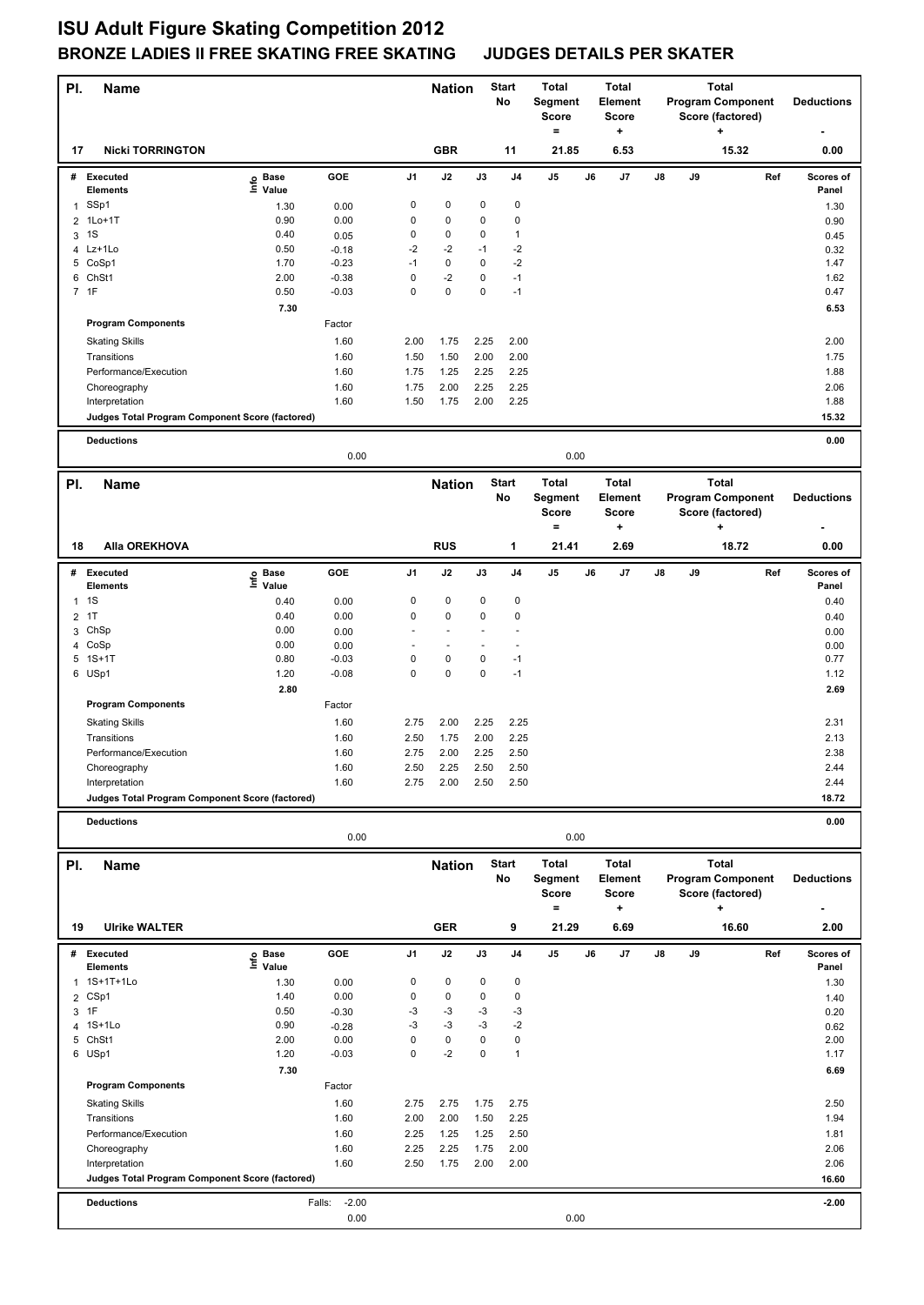| PI.            | Name                                            |                   |              |                | <b>Nation</b>            | No   | <b>Start</b>       | <b>Total</b><br>Segment<br><b>Score</b><br>$=$ |    | <b>Total</b><br><b>Element</b><br>Score<br>+ |    |    | <b>Total</b><br><b>Program Component</b><br>Score (factored)<br>÷ | <b>Deductions</b> |
|----------------|-------------------------------------------------|-------------------|--------------|----------------|--------------------------|------|--------------------|------------------------------------------------|----|----------------------------------------------|----|----|-------------------------------------------------------------------|-------------------|
| 20             | Katarzyna KONOPACKA                             |                   |              |                | <b>POL</b>               |      | 5                  | 20.96                                          |    | 2.55                                         |    |    | 18.41                                                             | 0.00              |
|                | # Executed                                      | e Base<br>⊆ Value | GOE          | J1             | J2                       | J3   | J4                 | J5                                             | J6 | J7                                           | J8 | J9 | Ref                                                               | Scores of         |
|                | Elements                                        |                   |              |                |                          |      |                    |                                                |    |                                              |    |    |                                                                   | Panel             |
| $\mathbf{1}$   | $1S+1T$                                         | 0.80              | $-0.05$      | 0              | $-1$                     | 0    | $-1$               |                                                |    |                                              |    |    |                                                                   | 0.75              |
| $\overline{2}$ | 1T                                              | 0.40              | $-0.05$      | 0              | $-1$                     | 0    | $-1$               |                                                |    |                                              |    |    |                                                                   | 0.35              |
| 3              | USp1                                            | 1.20              | $-0.15$      | 0              | 0                        | $-1$ | $-1$               |                                                |    |                                              |    |    |                                                                   | 1.05              |
|                | 4 ChSp                                          | 0.00              | 0.00         |                | 0                        | 0    | $\blacksquare$     |                                                |    |                                              |    |    |                                                                   | 0.00              |
| 5              | 1S<br>6 Lo                                      | 0.40<br>0.00      | 0.00<br>0.00 | 0              |                          |      | $\mathbf 0$        |                                                |    |                                              |    |    |                                                                   | 0.40<br>0.00      |
|                |                                                 |                   |              |                |                          |      |                    |                                                |    |                                              |    |    |                                                                   |                   |
|                |                                                 | 2.80              |              |                |                          |      |                    |                                                |    |                                              |    |    |                                                                   | 2.55              |
|                | <b>Program Components</b>                       |                   | Factor       |                |                          |      |                    |                                                |    |                                              |    |    |                                                                   |                   |
|                | <b>Skating Skills</b>                           |                   | 1.60         | 2.50           | 2.75                     | 2.25 | 2.25               |                                                |    |                                              |    |    |                                                                   | 2.44              |
|                | Transitions                                     |                   | 1.60         | 2.00           | 2.00                     | 2.00 | 2.25               |                                                |    |                                              |    |    |                                                                   | 2.06              |
|                | Performance/Execution                           |                   | 1.60         | 2.25           | 2.50                     | 2.25 | 2.25               |                                                |    |                                              |    |    |                                                                   | 2.31              |
|                | Choreography                                    |                   | 1.60         | 2.25           | 2.25                     | 2.25 | 2.50               |                                                |    |                                              |    |    |                                                                   | 2.31              |
|                | Interpretation                                  |                   | 1.60         | 2.25           | 2.25                     | 2.50 | 2.50               |                                                |    |                                              |    |    |                                                                   | 2.38              |
|                | Judges Total Program Component Score (factored) |                   |              |                |                          |      |                    |                                                |    |                                              |    |    |                                                                   | 18.41             |
|                | <b>Deductions</b>                               |                   |              |                |                          |      |                    |                                                |    |                                              |    |    |                                                                   | 0.00              |
|                |                                                 |                   | 0.00         |                |                          |      |                    | 0.00                                           |    |                                              |    |    |                                                                   |                   |
| PI.            | <b>Name</b>                                     |                   |              |                | <b>Nation</b>            |      | <b>Start</b>       | <b>Total</b>                                   |    | <b>Total</b>                                 |    |    | <b>Total</b>                                                      |                   |
|                |                                                 |                   |              |                |                          | No   |                    | Segment                                        |    | Element                                      |    |    | <b>Program Component</b>                                          | <b>Deductions</b> |
|                |                                                 |                   |              |                |                          |      |                    | <b>Score</b>                                   |    | Score                                        |    |    | Score (factored)                                                  |                   |
|                |                                                 |                   |              |                |                          |      |                    |                                                |    |                                              |    |    |                                                                   |                   |
|                |                                                 |                   |              |                |                          |      |                    | $\equiv$                                       |    | ٠                                            |    |    | ٠                                                                 |                   |
| 21             | <b>Martina DRECHSLER</b>                        |                   |              |                | <b>GER</b>               |      | 18                 | 20.86                                          |    | 4.73                                         |    |    | 16.13                                                             | 0.00              |
|                | # Executed                                      |                   | GOE          | J <sub>1</sub> | J2                       | J3   | J4                 | J5                                             | J6 | J7                                           | J8 | J9 | Ref                                                               | Scores of         |
|                | <b>Elements</b>                                 | e Base<br>⊆ Value |              |                |                          |      |                    |                                                |    |                                              |    |    |                                                                   | Panel             |
|                | $1$ Lz+T                                        | 0.00              | 0.00         |                | $\overline{\phantom{a}}$ |      |                    |                                                |    |                                              |    |    |                                                                   | 0.00              |
| $\overline{2}$ | 1S+1T+1Lo<                                      | 1.20<br>$\,<$     | $-0.13$      | $-1$           | $-2$                     | $-1$ | $-1$               |                                                |    |                                              |    |    |                                                                   | 1.07              |
|                | 3 CUSp1                                         | 1.70              | $-0.08$      | $-1$           | 0                        | 0    | $\mathbf 0$        |                                                |    |                                              |    |    |                                                                   | 1.62              |
| 4              | ChSp                                            | 0.00              | 0.00         |                | $\sim$                   |      | $\blacksquare$     |                                                |    |                                              |    |    |                                                                   | 0.00              |
|                | 5 1Lo                                           | 0.50              | $-0.23$      | -2             | $-3$                     | $-2$ | $-2$               |                                                |    |                                              |    |    |                                                                   | 0.27              |
|                | 6 1S                                            | 0.40              | $-0.03$      | 0              | $-1$                     | 0    | $\pmb{0}$          |                                                |    |                                              |    |    |                                                                   | 0.37              |
|                | 7 CoSp1                                         | 1.70              | $-0.30$      | $\mathsf 0$    | $-1$                     | $-1$ | $-2$               |                                                |    |                                              |    |    |                                                                   | 1.40              |
|                |                                                 | 5.50              |              |                |                          |      |                    |                                                |    |                                              |    |    |                                                                   | 4.73              |
|                | <b>Program Components</b>                       |                   | Factor       |                |                          |      |                    |                                                |    |                                              |    |    |                                                                   |                   |
|                | <b>Skating Skills</b>                           |                   | 1.60         | 2.50           | 2.00                     | 2.25 | 2.00               |                                                |    |                                              |    |    |                                                                   | 2.19              |
|                | Transitions                                     |                   | 1.60         | 2.00           | 1.50                     | 2.00 | 2.00               |                                                |    |                                              |    |    |                                                                   | 1.88              |
|                | Performance/Execution                           |                   | 1.60         | 2.00           | 1.00                     | 2.25 | 2.25               |                                                |    |                                              |    |    |                                                                   | 1.88              |
|                | Choreography                                    |                   | 1.60         | 2.00           | 2.50                     | 2.50 | 2.00               |                                                |    |                                              |    |    |                                                                   | 2.25              |
|                | Interpretation                                  |                   | 1.60         | 2.25           | 1.00                     | 2.50 | 1.75               |                                                |    |                                              |    |    |                                                                   | 1.88              |
|                | Judges Total Program Component Score (factored) |                   |              |                |                          |      |                    |                                                |    |                                              |    |    |                                                                   | 16.13             |
|                | <b>Deductions</b>                               |                   |              |                |                          |      |                    |                                                |    |                                              |    |    |                                                                   | 0.00              |
|                |                                                 |                   | 0.00         |                |                          |      |                    | 0.00                                           |    |                                              |    |    |                                                                   |                   |
|                | < Under-rotated jump                            |                   |              |                |                          |      |                    |                                                |    |                                              |    |    |                                                                   |                   |
| PI.            | Name                                            |                   |              |                | <b>Nation</b>            |      | <b>Start</b><br>No | <b>Total</b><br>Segment                        |    | <b>Total</b><br>Element                      |    |    | <b>Total</b><br><b>Program Component</b>                          | <b>Deductions</b> |

|              |                                                 |                   |         |                |            |      |                | <b>Score</b> |      | <b>Score</b> |               |    | Score (factored) |     |           |
|--------------|-------------------------------------------------|-------------------|---------|----------------|------------|------|----------------|--------------|------|--------------|---------------|----|------------------|-----|-----------|
|              |                                                 |                   |         |                |            |      |                | =            |      | ٠            |               |    | ÷                |     |           |
| 22           | Marietta MÜLLBAUER                              |                   |         |                | <b>GER</b> |      | 21             | 17.15        |      | 3.84         |               |    | 13.31            |     | 0.00      |
| #            | Executed                                        | e Base<br>⊆ Value | GOE     | J <sub>1</sub> | J2         | J3   | J <sub>4</sub> | J5           | J6   | J7           | $\mathsf{J}8$ | J9 |                  | Ref | Scores of |
|              | <b>Elements</b>                                 |                   |         |                |            |      |                |              |      |              |               |    |                  |     | Panel     |
| $\mathbf{1}$ | $S+T$                                           | 0.00              | 0.00    |                |            |      |                |              |      |              |               |    |                  |     | 0.00      |
|              | 2 ChSp1                                         | 2.00              | 0.00    | 0              | 0          | 0    | 0              |              |      |              |               |    |                  |     | 2.00      |
|              | 3 <sup>1</sup>                                  | 0.40              | $-0.08$ | 0              | $-2$       | $-1$ | 0              |              |      |              |               |    |                  |     | 0.32      |
|              | 4 1T                                            | 0.40              | $-0.08$ | 0              | $-1$       | $-1$ | $-1$           |              |      |              |               |    |                  |     | 0.32      |
|              | 5 USp1                                          | 1.20              | 0.00    | 0              | $\pmb{0}$  | 0    | 0              |              |      |              |               |    |                  |     | 1.20      |
|              |                                                 | 4.00              |         |                |            |      |                |              |      |              |               |    |                  |     | 3.84      |
|              | <b>Program Components</b>                       |                   | Factor  |                |            |      |                |              |      |              |               |    |                  |     |           |
|              | <b>Skating Skills</b>                           |                   | 1.60    | 1.75           | 1.50       | 1.75 | 2.25           |              |      |              |               |    |                  |     | 1.81      |
|              | Transitions                                     |                   | 1.60    | 1.00           | 1.75       | 1.50 | 2.25           |              |      |              |               |    |                  |     | 1.63      |
|              | Performance/Execution                           |                   | 1.60    | 1.00           | 0.75       | 1.75 | 2.50           |              |      |              |               |    |                  |     | 1.50      |
|              | Choreography                                    |                   | 1.60    | 1.00           | 1.25       | 2.00 | 2.50           |              |      |              |               |    |                  |     | 1.69      |
|              | Interpretation                                  |                   | 1.60    | 1.50           | 0.75       | 2.00 | 2.50           |              |      |              |               |    |                  |     | 1.69      |
|              | Judges Total Program Component Score (factored) |                   |         |                |            |      |                |              |      |              |               |    |                  |     | 13.31     |
|              | <b>Deductions</b>                               |                   |         |                |            |      |                |              |      |              |               |    |                  |     | 0.00      |
|              |                                                 |                   | 0.00    |                |            |      |                |              | 0.00 |              |               |    |                  |     |           |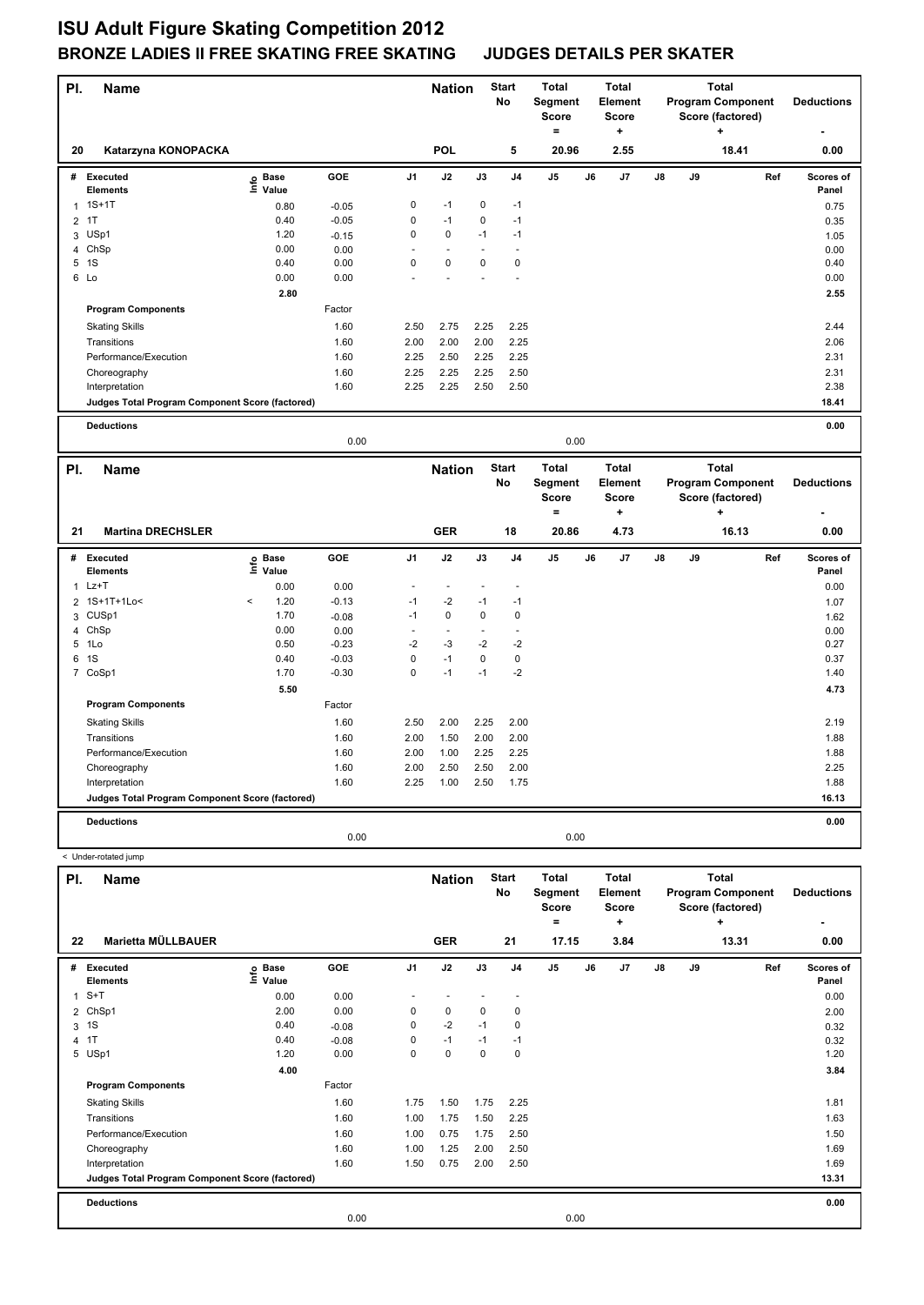| PI.            | Name                                            |                   |                 |                | <b>Nation</b>  |             | <b>Start</b><br>No | <b>Total</b><br>Segment<br><b>Score</b><br>$\equiv$ |    | <b>Total</b><br><b>Element</b><br><b>Score</b><br>÷ |    |    | <b>Total</b><br><b>Program Component</b><br>Score (factored) |     | <b>Deductions</b>  |
|----------------|-------------------------------------------------|-------------------|-----------------|----------------|----------------|-------------|--------------------|-----------------------------------------------------|----|-----------------------------------------------------|----|----|--------------------------------------------------------------|-----|--------------------|
| 23             | <b>Anke EHLERS</b>                              |                   |                 |                | <b>GER</b>     |             | 10                 | 17.04                                               |    | 4.82                                                |    |    | 12.22                                                        |     | 0.00               |
|                | # Executed<br>Elements                          | e Base<br>⊑ Value | GOE             | J1             | J2             | J3          | J4                 | J5                                                  | J6 | J7                                                  | J8 | J9 |                                                              | Ref | Scores of<br>Panel |
| $\mathbf{1}$   | USp1                                            | 1.20              | 0.00            | 0              | 0              | 0           | 0                  |                                                     |    |                                                     |    |    |                                                              |     | 1.20               |
|                | $2$ 1S+T                                        | 0.40              | $-0.13$         | $-1$           | $-1$           | $-1$        | $-2$               |                                                     |    |                                                     |    |    |                                                              |     | 0.27               |
| 3              | F                                               | 0.00              | 0.00            | ÷,             | ÷.             |             | ÷,                 |                                                     |    |                                                     |    |    |                                                              |     | 0.00               |
|                | 4 T                                             | 0.00              | 0.00            | ÷,             | ÷,             |             | l,                 |                                                     |    |                                                     |    |    |                                                              |     | 0.00               |
|                | 5 <sub>1</sub> S                                | 0.40              | $-0.05$         | 0              | $-2$           | $\mathbf 0$ | $\mathbf 0$        |                                                     |    |                                                     |    |    |                                                              |     | 0.35               |
| 6              | CUSp1                                           | 1.70              | $-0.45$         | $-2$           | $-2$           | $-1$        | $-1$               |                                                     |    |                                                     |    |    |                                                              |     | 1.25               |
|                | 7 ChSt1                                         | 2.00              | $-0.25$         | $-1$           | $-1$           | $\mathbf 0$ | $\mathbf 0$        |                                                     |    |                                                     |    |    |                                                              |     | 1.75               |
|                |                                                 | 5.70              |                 |                |                |             |                    |                                                     |    |                                                     |    |    |                                                              |     | 4.82               |
|                | <b>Program Components</b>                       |                   | Factor          |                |                |             |                    |                                                     |    |                                                     |    |    |                                                              |     |                    |
|                | <b>Skating Skills</b>                           |                   | 1.60            | 1.75           | 1.25           | 1.50        | 1.75               |                                                     |    |                                                     |    |    |                                                              |     | 1.56               |
|                | Transitions                                     |                   | 1.60            | 1.25           | 1.00           | 1.25        | 2.00               |                                                     |    |                                                     |    |    |                                                              |     | 1.38               |
|                | Performance/Execution                           |                   | 1.60            | 1.50           | 0.50           | 1.00        | 2.25               |                                                     |    |                                                     |    |    |                                                              |     | 1.31               |
|                | Choreography                                    |                   | 1.60            | 1.25           | 1.50           | 1.50        | 2.25               |                                                     |    |                                                     |    |    |                                                              |     | 1.63               |
|                | Interpretation                                  |                   | 1.60            | 1.50           | 1.50           | 1.50        | 2.50               |                                                     |    |                                                     |    |    |                                                              |     | 1.75               |
|                | Judges Total Program Component Score (factored) |                   |                 |                |                |             |                    |                                                     |    |                                                     |    |    |                                                              |     | 12.22              |
|                | <b>Deductions</b>                               |                   |                 |                |                |             |                    |                                                     |    |                                                     |    |    |                                                              |     | 0.00               |
|                |                                                 |                   | 0.00            |                |                |             |                    | 0.00                                                |    |                                                     |    |    |                                                              |     |                    |
|                |                                                 |                   |                 |                |                |             |                    |                                                     |    |                                                     |    |    |                                                              |     |                    |
| PI.            |                                                 |                   |                 |                |                |             |                    |                                                     |    |                                                     |    |    | <b>Total</b>                                                 |     |                    |
|                | <b>Name</b>                                     |                   |                 |                |                |             | <b>Start</b>       | <b>Total</b>                                        |    | <b>Total</b>                                        |    |    |                                                              |     |                    |
|                |                                                 |                   |                 |                | <b>Nation</b>  |             | No                 | Segment                                             |    | Element                                             |    |    | <b>Program Component</b>                                     |     | <b>Deductions</b>  |
|                |                                                 |                   |                 |                |                |             |                    | <b>Score</b>                                        |    | <b>Score</b>                                        |    |    | Score (factored)                                             |     |                    |
|                |                                                 |                   |                 |                |                |             |                    | $=$                                                 |    | $\ddot{}$                                           |    |    | $\ddot{}$                                                    |     |                    |
| 24             | <b>Eva GRILC</b>                                |                   |                 |                | <b>SLO</b>     |             | 25                 | 16.98                                               |    | 2.77                                                |    |    | 14.21                                                        |     | 0.00               |
| #              | Executed<br>Elements                            |                   | <b>GOE</b>      | J <sub>1</sub> | J2             | J3          | J4                 | J <sub>5</sub>                                      | J6 | J7                                                  | J8 | J9 |                                                              | Ref | Scores of<br>Panel |
| 1              | $1S+1T$                                         | e Base<br>⊑ Value |                 | 0              | $\pmb{0}$      | $\mathbf 0$ | $\mathbf 0$        |                                                     |    |                                                     |    |    |                                                              |     |                    |
|                |                                                 | 0.80              | 0.00            | ÷,             | ÷,             |             | l,                 |                                                     |    |                                                     |    |    |                                                              |     | 0.80               |
| $\overline{2}$ | CoSp                                            | 0.00<br>0.00      | 0.00            |                | $\blacksquare$ |             |                    |                                                     |    |                                                     |    |    |                                                              |     | 0.00               |
| $\overline{4}$ | 3 Lo<br>1S                                      | 0.40              | 0.00<br>$-0.03$ | 0              | $-1$           | $\pmb{0}$   | $\pmb{0}$          |                                                     |    |                                                     |    |    |                                                              |     | 0.00<br>0.37       |
| 5              | 1F+Lo                                           | 0.50              | $-0.10$         | 0              | $-2$           | 0           | $-2$               |                                                     |    |                                                     |    |    |                                                              |     | 0.40               |
|                | 6 ChSp                                          | 0.00              | 0.00            |                | $\overline{a}$ |             | ÷,                 |                                                     |    |                                                     |    |    |                                                              |     | 0.00               |
|                | 7 USp1                                          | 1.20              | 0.00            | 0              | $\mathbf 0$    | $\mathbf 0$ | $\mathbf 0$        |                                                     |    |                                                     |    |    |                                                              |     | 1.20               |
|                |                                                 | 2.90              |                 |                |                |             |                    |                                                     |    |                                                     |    |    |                                                              |     | 2.77               |
|                | <b>Program Components</b>                       |                   | Factor          |                |                |             |                    |                                                     |    |                                                     |    |    |                                                              |     |                    |
|                |                                                 |                   |                 |                |                |             |                    |                                                     |    |                                                     |    |    |                                                              |     |                    |
|                | <b>Skating Skills</b>                           |                   | 1.60            | 2.50           | 1.25           | 2.50        | 1.75               |                                                     |    |                                                     |    |    |                                                              |     | 2.00               |
|                | Transitions                                     |                   | 1.60            | 1.75           | 1.00           | 2.00        | 2.00               |                                                     |    |                                                     |    |    |                                                              |     | 1.69               |
|                | Performance/Execution                           |                   | 1.60            | 2.00           | 0.75           | 2.00        | 2.25               |                                                     |    |                                                     |    |    |                                                              |     | 1.75               |
|                | Choreography                                    |                   | 1.60            | 2.00           | 1.50           | 2.25        | 1.75               |                                                     |    |                                                     |    |    |                                                              |     | 1.88               |
|                | Interpretation                                  |                   | 1.60            | 1.75           | 0.75           | 2.00        | 1.75               |                                                     |    |                                                     |    |    |                                                              |     | 1.56               |
|                | Judges Total Program Component Score (factored) |                   |                 |                |                |             |                    |                                                     |    |                                                     |    |    |                                                              |     | 14.21              |
|                | <b>Deductions</b>                               |                   |                 |                |                |             |                    |                                                     |    |                                                     |    |    |                                                              |     | 0.00               |
|                |                                                 |                   | 0.00            |                |                |             |                    | 0.00                                                |    |                                                     |    |    |                                                              |     |                    |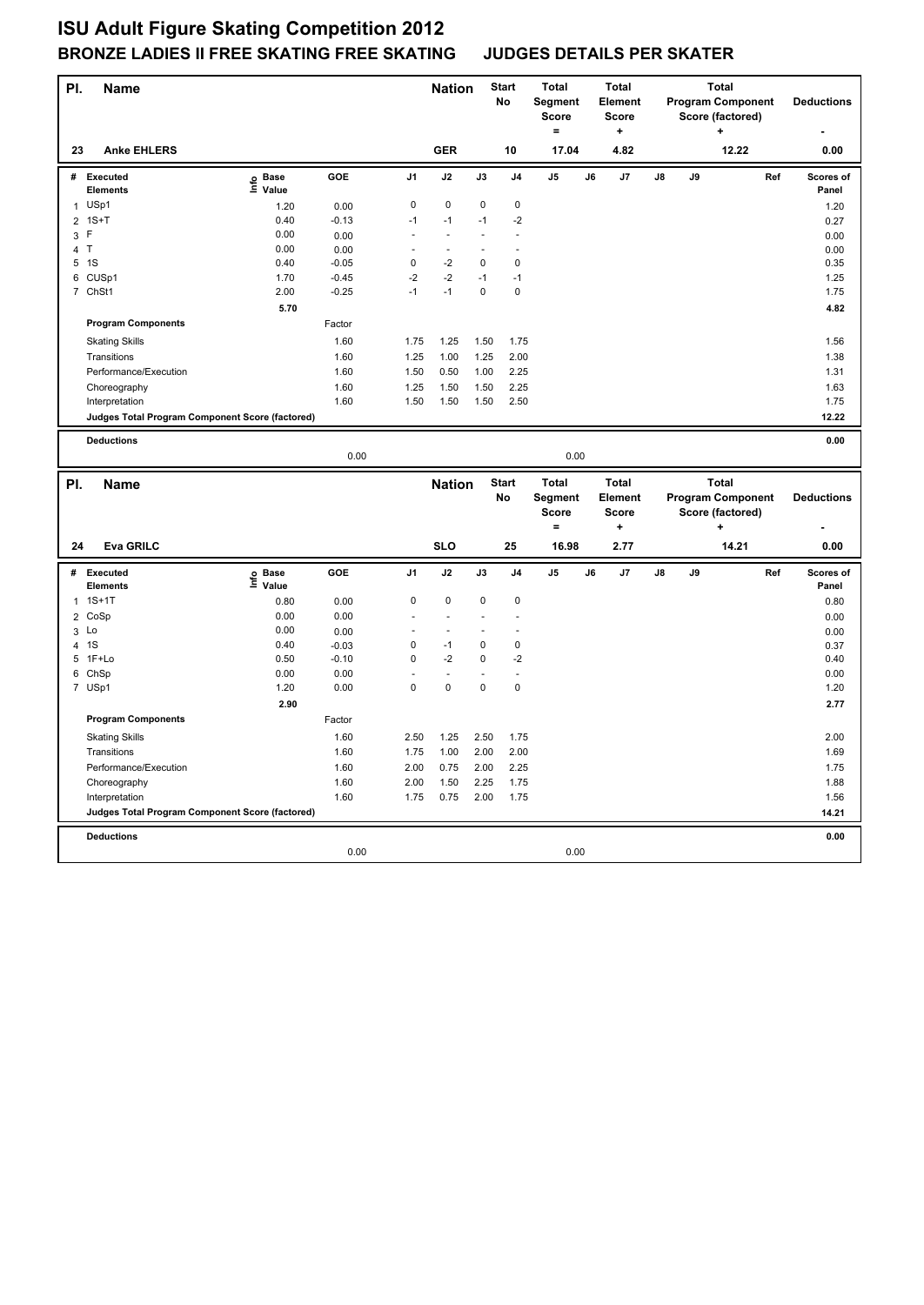| PI. | <b>Name</b>                                     |                                   |                   |                | <b>Nation</b> |          | <b>Start</b><br>No | <b>Total</b><br>Segment<br><b>Score</b><br>۰ | <b>Total</b><br>Element<br><b>Score</b><br>÷ |            |    | <b>Total</b><br><b>Program Component</b><br>Score (factored)<br>٠ | <b>Deductions</b>  |
|-----|-------------------------------------------------|-----------------------------------|-------------------|----------------|---------------|----------|--------------------|----------------------------------------------|----------------------------------------------|------------|----|-------------------------------------------------------------------|--------------------|
| 25  | <b>Martha Beatriz CAHUICH CAMPOS</b>            |                                   |                   |                | <b>MEX</b>    |          | 6                  | 13.06                                        | 3.94                                         |            |    | 10.12                                                             | 1.00               |
| #   | Executed<br><b>Elements</b>                     | <b>Base</b><br>ຼe Base<br>⊑ Value | GOE               | J <sub>1</sub> | J2            | J3       | J <sub>4</sub>     | J <sub>5</sub>                               | J7<br>J6                                     | ${\sf J8}$ | J9 | Ref                                                               | Scores of<br>Panel |
|     | $1$ F+1T                                        | 0.40                              | $-0.23$           | $-2$           | $-3$          | $-2$     | $-2$               |                                              |                                              |            |    |                                                                   | 0.17               |
|     | 2 Lo+S+1T                                       | 0.40                              | $-0.23$           | $-2$           | $-3$          | $-3$     | $-1$               |                                              |                                              |            |    |                                                                   | 0.17               |
|     | 3 USp1                                          | 1.20                              | $-0.15$           | 0              | $\mathbf 0$   | $\Omega$ | $-2$               |                                              |                                              |            |    |                                                                   | 1.05               |
|     | 4 F                                             | 0.00                              | 0.00              |                |               |          |                    |                                              |                                              |            |    |                                                                   | 0.00               |
| 5   | ChSp1                                           | 2.00                              | 0.18              | 0              | $\mathbf 0$   | 0        | 1                  |                                              |                                              |            |    |                                                                   | 2.18               |
| 6   | 1S                                              | 0.40                              | $-0.03$           | 0              | $-1$          | 0        | 0                  |                                              |                                              |            |    |                                                                   | 0.37               |
|     | 7 USp1*                                         | $\star$<br>0.00                   | 0.00              |                |               |          |                    |                                              |                                              |            |    |                                                                   | 0.00               |
|     |                                                 | 4.40                              |                   |                |               |          |                    |                                              |                                              |            |    |                                                                   | 3.94               |
|     | <b>Program Components</b>                       |                                   | Factor            |                |               |          |                    |                                              |                                              |            |    |                                                                   |                    |
|     | <b>Skating Skills</b>                           |                                   | 1.60              | 2.00           | 0.50          | 0.75     | 1.75               |                                              |                                              |            |    |                                                                   | 1.25               |
|     | Transitions                                     |                                   | 1.60              | 1.50           | 0.50          | 0.50     | 2.00               |                                              |                                              |            |    |                                                                   | 1.13               |
|     | Performance/Execution                           |                                   | 1.60              | 1.50           | 0.75          | 0.50     | 2.50               |                                              |                                              |            |    |                                                                   | 1.31               |
|     | Choreography                                    |                                   | 1.60              | 1.50           | 1.00          | 1.00     | 2.00               |                                              |                                              |            |    |                                                                   | 1.38               |
|     | Interpretation                                  |                                   | 1.60              | 1.50           | 0.50          | 1.25     | 1.75               |                                              |                                              |            |    |                                                                   | 1.25               |
|     | Judges Total Program Component Score (factored) |                                   |                   |                |               |          |                    |                                              |                                              |            |    |                                                                   | 10.12              |
|     | <b>Deductions</b>                               |                                   | $-1.00$<br>Falls: |                |               |          |                    |                                              |                                              |            |    |                                                                   | $-1.00$            |
|     |                                                 |                                   | 0.00              |                |               |          |                    | 0.00                                         |                                              |            |    |                                                                   |                    |
|     |                                                 |                                   |                   |                |               |          |                    |                                              |                                              |            |    |                                                                   |                    |

\* Invalid element

| PI.            | <b>Name</b>                                     |                    |         |                | <b>Nation</b>            |             | <b>Start</b><br>No | <b>Total</b><br>Segment<br>Score<br>$\equiv$ |    | <b>Total</b><br><b>Element</b><br><b>Score</b><br>$\ddot{}$ |    |    | <b>Total</b><br><b>Program Component</b><br>Score (factored)<br>$\ddot{}$ |     | <b>Deductions</b>  |
|----------------|-------------------------------------------------|--------------------|---------|----------------|--------------------------|-------------|--------------------|----------------------------------------------|----|-------------------------------------------------------------|----|----|---------------------------------------------------------------------------|-----|--------------------|
| 26             | <b>Elina NYGREN</b>                             |                    |         |                | <b>FIN</b>               |             | 14                 | 12.88                                        |    | 1.87                                                        |    |    | 11.01                                                                     |     | 0.00               |
|                | # Executed<br>Elements                          | e Base<br>⊑ Value  | GOE     | J <sub>1</sub> | J2                       | J3          | J <sub>4</sub>     | J5                                           | J6 | J7                                                          | J8 | J9 |                                                                           | Ref | Scores of<br>Panel |
| $\mathbf{1}$   | USp1                                            | 1.20               | $-0.30$ | $-1$           | $\mathbf 0$              | $-1$        | $-2$               |                                              |    |                                                             |    |    |                                                                           |     | 0.90               |
| $\overline{2}$ | $1S+1T$                                         | 0.80               | $-0.05$ | $\mathbf 0$    | $-1$                     | $\mathbf 0$ | $-1$               |                                              |    |                                                             |    |    |                                                                           |     | 0.75               |
| 3              | ChSp                                            | 0.00               | 0.00    | $\overline{a}$ | ÷.                       |             | ÷.                 |                                              |    |                                                             |    |    |                                                                           |     | 0.00               |
|                | 4 Lz                                            | 0.00               | 0.00    | $\bar{a}$      | $\overline{\phantom{a}}$ |             | ÷,                 |                                              |    |                                                             |    |    |                                                                           |     | 0.00               |
|                | 5 Lo+1T                                         | 0.40               | $-0.18$ | $-2$           | $-2$                     | -1          | $-2$               |                                              |    |                                                             |    |    |                                                                           |     | 0.22               |
|                | 6 CUSp                                          | 0.00               | 0.00    | ٠              | $\overline{a}$           |             | $\overline{a}$     |                                              |    |                                                             |    |    |                                                                           |     | 0.00               |
|                | 7 S+Lo                                          | 0.00               | 0.00    |                |                          |             |                    |                                              |    |                                                             |    |    |                                                                           |     | 0.00               |
|                |                                                 | 2.40               |         |                |                          |             |                    |                                              |    |                                                             |    |    |                                                                           |     | 1.87               |
|                | <b>Program Components</b>                       |                    | Factor  |                |                          |             |                    |                                              |    |                                                             |    |    |                                                                           |     |                    |
|                | <b>Skating Skills</b>                           |                    | 1.60    | 1.75           | 1.50                     | 1.25        | 2.00               |                                              |    |                                                             |    |    |                                                                           |     | 1.63               |
|                | Transitions                                     |                    | 1.60    | 1.25           | 1.00                     | 1.00        | 2.00               |                                              |    |                                                             |    |    |                                                                           |     | 1.31               |
|                | Performance/Execution                           |                    | 1.60    | 1.25           | 0.25                     | 1.00        | 2.25               |                                              |    |                                                             |    |    |                                                                           |     | 1.19               |
|                | Choreography                                    |                    | 1.60    | 1.25           | 1.00                     | 1.50        | 2.00               |                                              |    |                                                             |    |    |                                                                           |     | 1.44               |
|                | Interpretation                                  |                    | 1.60    | 1.25           | 0.75                     | 1.50        | 1.75               |                                              |    |                                                             |    |    |                                                                           |     | 1.31               |
|                | Judges Total Program Component Score (factored) |                    |         |                |                          |             |                    |                                              |    |                                                             |    |    |                                                                           |     | 11.01              |
|                |                                                 |                    |         |                |                          |             |                    |                                              |    |                                                             |    |    |                                                                           |     |                    |
|                | <b>Deductions</b>                               |                    | 0.00    |                |                          |             |                    | 0.00                                         |    |                                                             |    |    |                                                                           |     | 0.00               |
|                |                                                 |                    |         |                |                          |             |                    |                                              |    |                                                             |    |    |                                                                           |     |                    |
| PI.            | <b>Name</b>                                     |                    |         |                | <b>Nation</b>            |             | <b>Start</b>       | <b>Total</b>                                 |    | <b>Total</b>                                                |    |    | <b>Total</b>                                                              |     |                    |
|                |                                                 |                    |         |                |                          |             | No                 | Segment                                      |    | Element                                                     |    |    | <b>Program Component</b>                                                  |     | <b>Deductions</b>  |
|                |                                                 |                    |         |                |                          |             |                    | <b>Score</b>                                 |    | <b>Score</b>                                                |    |    | Score (factored)                                                          |     |                    |
|                |                                                 |                    |         |                |                          |             |                    | $\equiv$                                     |    | +                                                           |    |    | ÷                                                                         |     |                    |
| 27             | <b>Barbara HAUGHTON</b>                         |                    |         |                | <b>GBR</b>               |             |                    |                                              |    |                                                             |    |    | 10.52                                                                     |     | 0.00               |
|                | # Executed                                      |                    |         |                |                          |             | 16                 | 12.74                                        |    | 2.22                                                        |    |    |                                                                           |     |                    |
| $\mathbf{1}$   | Elements                                        | $\frac{6}{5}$ Base | GOE     | J <sub>1</sub> | J2                       | J3          | J <sub>4</sub>     | J5                                           | J6 | J7                                                          | J8 | J9 |                                                                           | Ref | Scores of<br>Panel |
|                | USp                                             | 0.00               | 0.00    | $\sim$         | $\overline{\phantom{a}}$ | L.          | $\bar{z}$          |                                              |    |                                                             |    |    |                                                                           |     | 0.00               |
| $\overline{2}$ | $S+Lo+1S$                                       | 0.40               | $-0.18$ | $-2$           | $-2$                     | $-1$        | $-2$               |                                              |    |                                                             |    |    |                                                                           |     | 0.22               |
|                | $3T+1T$                                         | 0.40               | $-0.15$ | $\mathbf 0$    | $-2$                     | $-2$        | $-2$               |                                              |    |                                                             |    |    |                                                                           |     | 0.25               |
| $\overline{4}$ | ChSt1                                           | 2.00               | $-0.25$ | $\mathbf 0$    | $-1$                     | $\mathbf 0$ | $-1$               |                                              |    |                                                             |    |    |                                                                           |     | 1.75               |
|                |                                                 | 2.80               |         |                |                          |             |                    |                                              |    |                                                             |    |    |                                                                           |     | 2.22               |
|                | <b>Program Components</b>                       |                    | Factor  |                |                          |             |                    |                                              |    |                                                             |    |    |                                                                           |     |                    |
|                | <b>Skating Skills</b>                           |                    | 1.60    | 1.75           | 0.75                     | 1.50        | 1.50               |                                              |    |                                                             |    |    |                                                                           |     | 1.38               |
|                | Transitions                                     |                    | 1.60    | 1.00           | 1.00                     | 1.25        | 1.50               |                                              |    |                                                             |    |    |                                                                           |     | 1.19               |
|                |                                                 |                    |         |                |                          |             |                    |                                              |    |                                                             |    |    |                                                                           |     |                    |
|                | Performance/Execution                           |                    | 1.60    | 1.25           | 1.00                     | 1.00        | 2.00               |                                              |    |                                                             |    |    |                                                                           |     | 1.31               |
|                | Choreography                                    |                    | 1.60    | 1.00           | 0.75                     | 1.50        | 2.00               |                                              |    |                                                             |    |    |                                                                           |     | 1.31               |
|                | Interpretation                                  |                    | 1.60    | 1.00           | 1.25                     | 1.25        | 2.00               |                                              |    |                                                             |    |    |                                                                           |     | 1.38<br>10.52      |
|                | Judges Total Program Component Score (factored) |                    |         |                |                          |             |                    |                                              |    |                                                             |    |    |                                                                           |     |                    |
|                | <b>Deductions</b>                               |                    | 0.00    |                |                          |             |                    | 0.00                                         |    |                                                             |    |    |                                                                           |     | 0.00               |